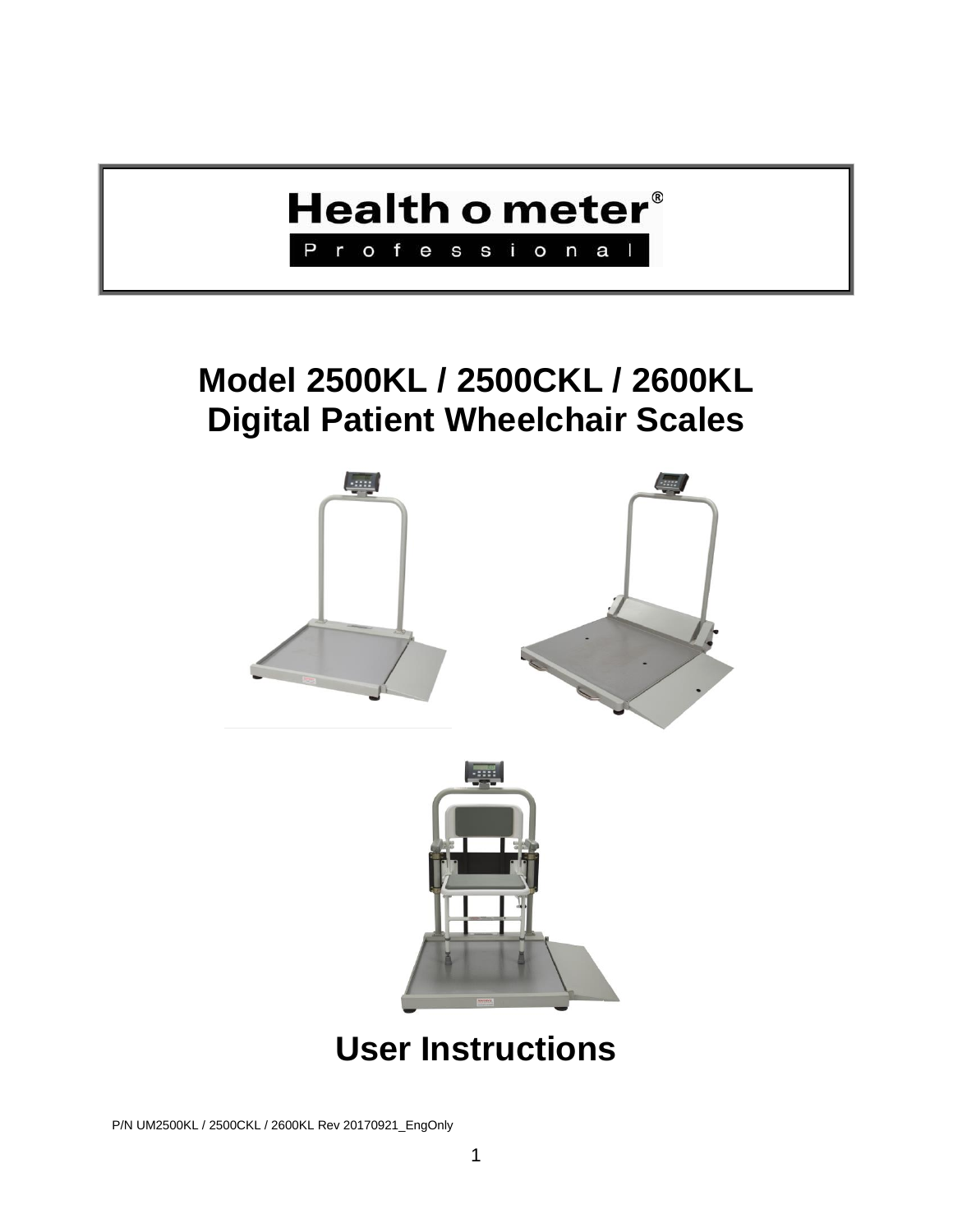# Health o meter<sup>®</sup>

Professional

Model 2500KL / 2500CKL / 2600KL

Thank you for your purchase of this Health o meter® Professional product. Please read this manual carefully, and keep it for easy reference or training.

## **TABLE OF CONTENTS**

## **Note: These scales have been factory calibrated, and do not require calibration prior to use.**

Please register your scale for warranty coverage at: www.homscales.com For User Instructions updates and revisions, please go to: www.homscales.com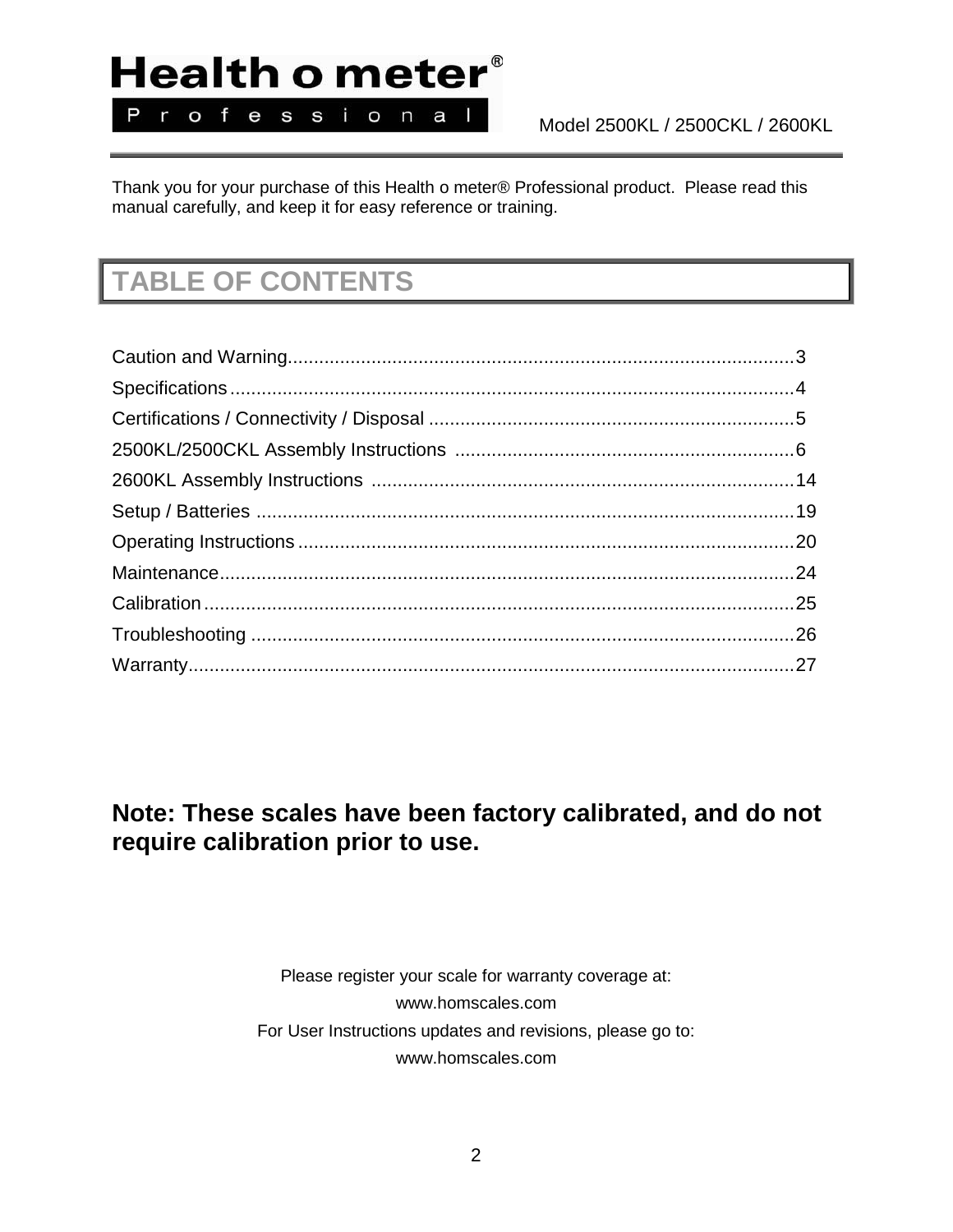## **CAUTION AND WARNING**

#### **To prevent patient/caregiver injury or damage to your scale, please follow the instructions in this user manual very carefully.**

- Do not exceed the weight capacity specified for this scale.
- For accurate weighing, this scale must be placed on a flat, stable surface.
- For accurate weighing, verify before each use the proper operation according to the procedure described in this manual.
- Do not use in the presence of flammable or explosive materials.
- If the scale becomes damaged, it should not be operated until properly serviced.
- Do not transport the scale with a patient or object on the scale.
- To prevent injury and damage to your scale, do not drop or mishandle scale, while using or transporting scale.
- Ensure that the AC adapter and scale do not come in contact with liquids, excessive temperature, or excessive humidity.

#### **Patient/caregiver safety**

- This scale is designed for static weighing of patients only. No scale should be used for patient transfer.
- To prevent patient injury, the patient must be attended throughout the entire weighing event. Exercise caution when rolling patient onto and off of the scale.

#### **When operating the scale with the AC adapter:**

- Operate this scale exclusively with the AC adapter that is provided (ADPT30). Use of an unspecified adapter will void the warranty, and can pose a serious safety hazard.
- Prior to using this scale, inspect the AC adapter cord for cracking / fraying, or for broken / bent plug prongs.
- Prior to using this scale, ensure that the AC adapter is plugged into an outlet with the rated voltage appropriate for operation.
- Ensure that the AC adapter outlet is wired to a circuit breaker or other protected power source.
- Unplug the AC adapter, and carefully store both the adapter and adapter cord before moving the scale.
- Operating this scale at voltages and frequencies other than specified can damage the equipment and will void the warranty.

#### **When operating the scale with batteries:**

- For accurate weighing, if the "LO BAT" indicator activates, replace the batteries or switch to the AC adapter as soon as possible.
- When replacing / inserting batteries, be sure to use all new batteries.

This equipment has been tested and found to comply with the EMC limits for the Medical Device Directive 93/42/EEC (EN 55011 Class A and EN 60601-1-2). These limits are designed to provide reasonable protection against harmful interference in a typical medical installation. The equipment generates, uses and may radiate radio frequency energy and, if not installed and used in accordance with these instructions, may cause harmful interference to other devices in the vicinity. There is no guarantee that interference will not occur in a particular installation. If this equipment does cause harmful interference with other devices, which can be determined by turning the equipment off and on, the user is encouraged to try to eliminate the interference by one or more of the following measures:

- Reorient or relocate the receiving device.
- Increase the separation between the equipment.
- Connect the equipment into an outlet on a circuit different from that to which the other device(s) is connected.
- Consult Customer Service or a field service technician for help.

In no event shall Pelstar, LLC be liable for damages or injuries whatsoever arising out of or connected with the assembly, use, or misuse of its products.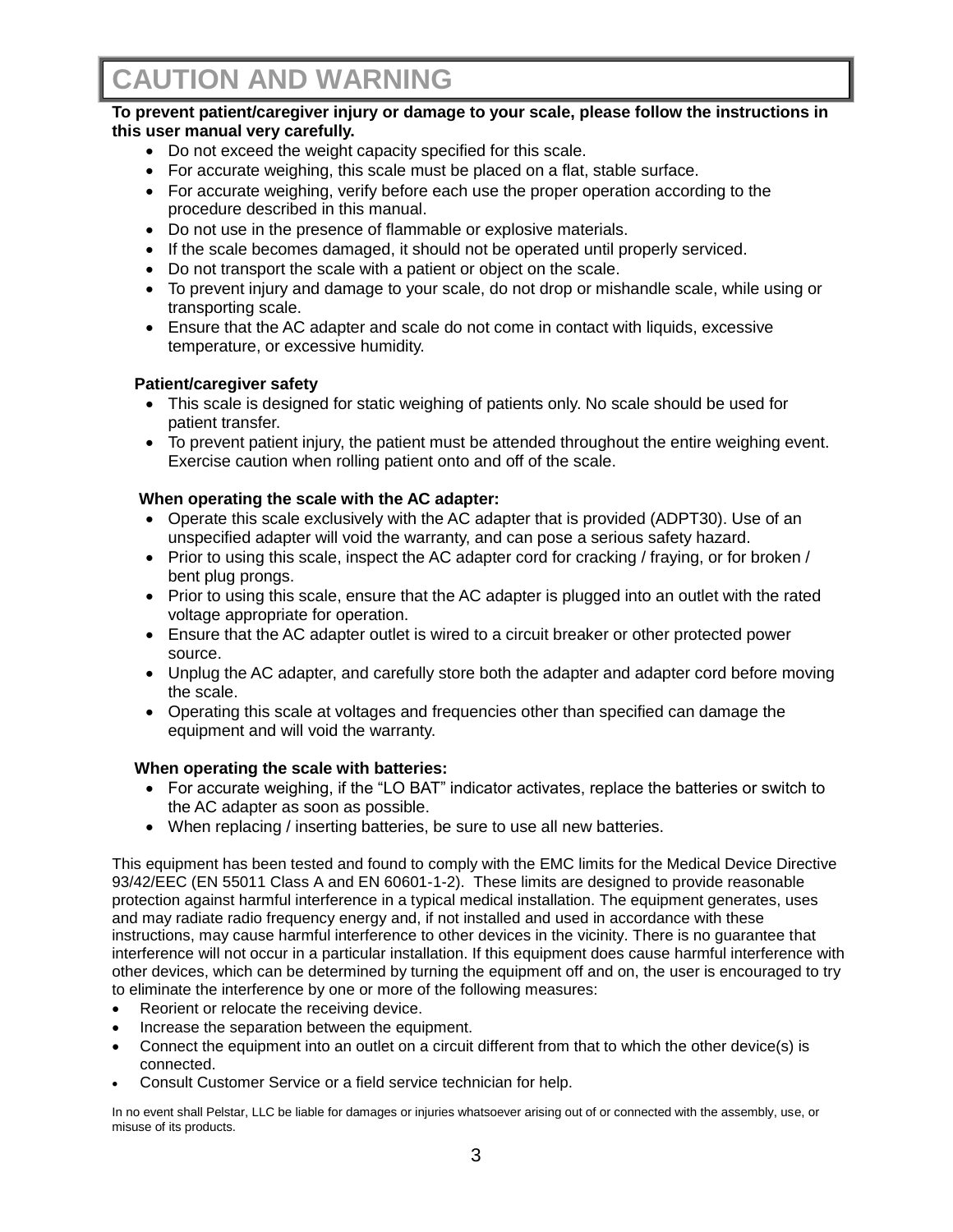## **SPECIFICATIONS**

## **General**

The 2500KL, 2500CKL, 2600KL scales use highly sophisticated microprocessor technology. Each precision scale is designed to provide accurate, reliable, and repeatable weight measurements. In addition, each scale is designed to provide the user with features that make the weighing process simple, fast, and convenient.

These scales are set up to use motion-sensing weighing technology in order to determine the actual weight of a moving patient.

Weight can be displayed in pounds (lb) or in kilograms (kg). These scales feature a 180° swivel display head for privacy and for easy operator reading from either side of the scale. For easy mobility, the 2500KL and 2500CKL scales have 2 built-in wheels; the 2600KL scale has 4 builtin wheels. **Each scale can be powered using an AC adapter (ADPT30 included), or by 6 - AA batteries (not included).**

### **2500KL / 2500CKL / 2600KL Specifications**

| Capacity and Resolution    | 2500KL / 2600KL: 1000 lb x 0.2 lb (454 kg x 0.1 kg)                                                          |                                                                                                                                                     |  |
|----------------------------|--------------------------------------------------------------------------------------------------------------|-----------------------------------------------------------------------------------------------------------------------------------------------------|--|
|                            | 2500CKL Platform Capacity: 1000 lb x 0.2 lb (454 kg x 0.1 kg)                                                |                                                                                                                                                     |  |
|                            | 2500CKL Seat Capacity: 419 lb / 190 kg                                                                       |                                                                                                                                                     |  |
| <b>Power Requirements</b>  | 120V-240V AC, 50-60Hz-9V DC adapter (ADPT30) or 6 - AA batteries                                             |                                                                                                                                                     |  |
| Environmental              | Operating temperatures: 50°F to 95°F (10°C to 35°C)                                                          |                                                                                                                                                     |  |
|                            | Storage temperatures: 30°F to 125°F (0°C to 50°C)                                                            |                                                                                                                                                     |  |
|                            | Maximum Humidity: 85% RH                                                                                     |                                                                                                                                                     |  |
| <b>Physical Dimensions</b> | Platform-2500KL<br>Length: $28-\frac{1}{4}$ " (71.8 cm)<br>Width: 29-3/8" (74.6 cm)<br>Height: 2-3/8" (6 cm) | <b>Assembled Size and Weight</b><br>Length: 34-1/4" (87 cm)<br>Width: 40-1/4" (102 cm)<br>Height: 45-1/2" (115.6 cm)<br>Weight: 81 lb (37 kg)       |  |
| <b>Physical Dimensions</b> | Platform-2600KL<br>Length: $32-\frac{1}{4}$ (81.9 cm)<br>Width: 36" (91.4 cm)<br>Height: 2-1/2" (6.4 cm)     | <b>Assembled Size and Weight</b><br>Length: 43-7/8" (111.4 cm)<br>Width: 48-1/8" (122.4 cm)<br>Height: 49-7/16" (125.5 cm)<br>Weight: 93 lb (42 kg) |  |
| <b>Physical Dimensions</b> | Platform-2500CKL<br>Length: 28-1/4" (71.8 cm)<br>Width: 29-3/8" (74.6 cm)<br>Height: 2-3/8" (6 cm)           | 2500CKL Seat Size:<br>Width: 18" (45.72 cm)<br>Depth: 15" (38.1 cm)<br>Height: 18 1/2" (46.99 cm)                                                   |  |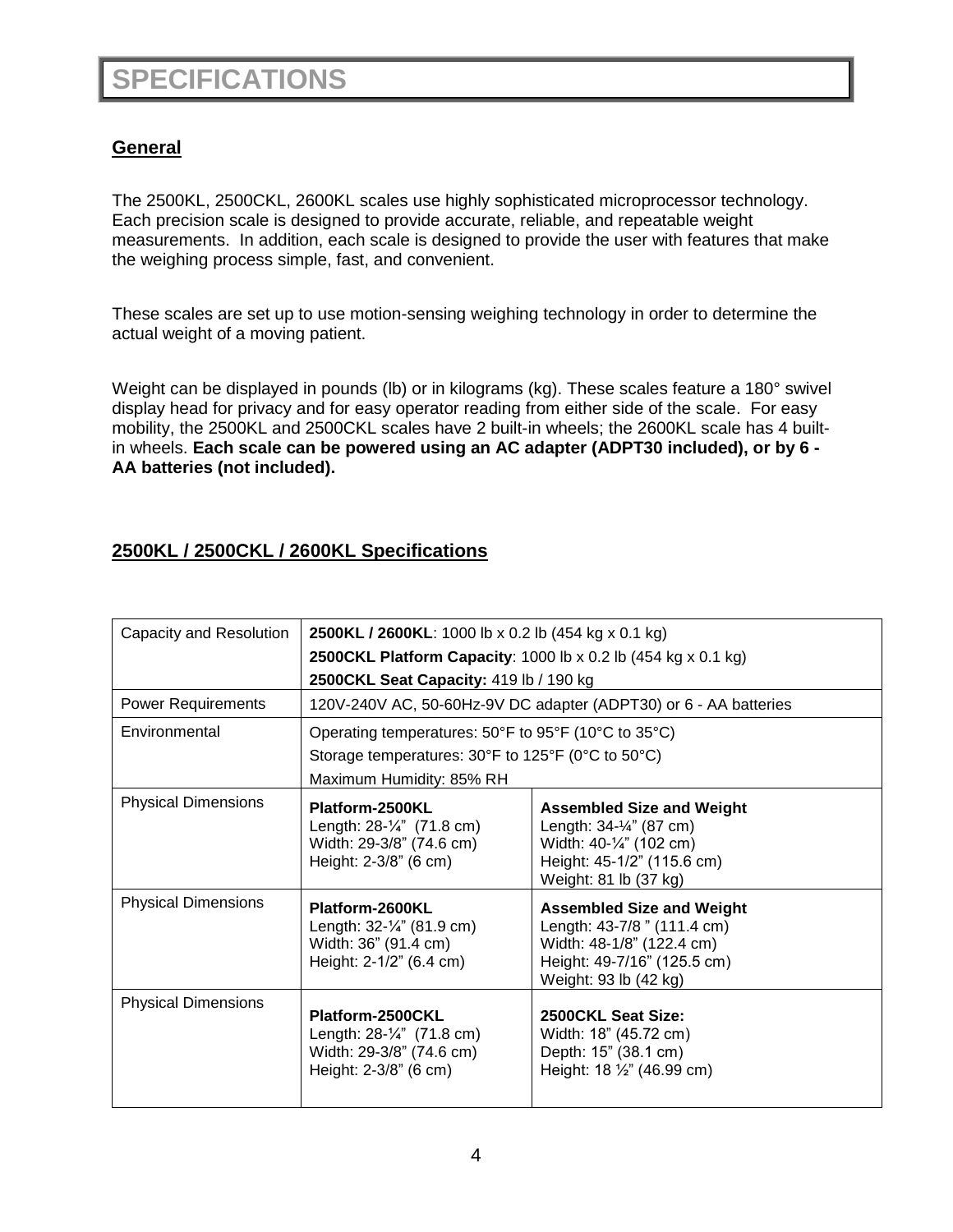## **CERTIFICATIONS / CONNECTIVITY / DISPOSAL**

### **Certification Descriptions**

| ISO13485:2003<br><b>CERTIFIED</b> | Pelstar, LLC has been officially certified as the manufacturer<br>of Health o meter® Professional medical devices. The Pelstar,<br>LLC quality assurance system covers the development,<br>production, sales and service of medical scales and<br>measuring systems. |
|-----------------------------------|----------------------------------------------------------------------------------------------------------------------------------------------------------------------------------------------------------------------------------------------------------------------|
|                                   | This product is tested to and meets the requirements of:                                                                                                                                                                                                             |
|                                   | 1. UL60601-1 First Edition: Safety for Medical Electrical<br>Equipment                                                                                                                                                                                               |
|                                   | 2. CSA C22.2 No. 601-1 M90: Medical Electrical Equipment                                                                                                                                                                                                             |
|                                   | Note: the 2500CKL does not have cMET certification.                                                                                                                                                                                                                  |

### **2500KL / 2500CKL / 2600KL Scale Connectivity Information**

To enable reliable transmission of weight, height, and Body Mass Index (BMI) data, these scales are designed to connect to a computer, monitor, or other electronic device via a built-in USB port. This connectivity helps minimize a source of potential medical errors caused by incorrectly copying and then recording patient data.

These scales are EMR-EHR compatible. For more information regarding how to connect these scales to other electronic devices, please contact Health o meter® Professional Scales Technical Support, available during normal business hours at 1-800-638-3722.

### **2500KL / 2500CKL / 2600KL Scale Disposal**



These Health o meter® Professional scales must be disposed of properly as electronic waste. Follow the national, regional or local regulations which apply to you for disposal of electronic waste or batteries. Do not dispose of this device in the domestic waste stream.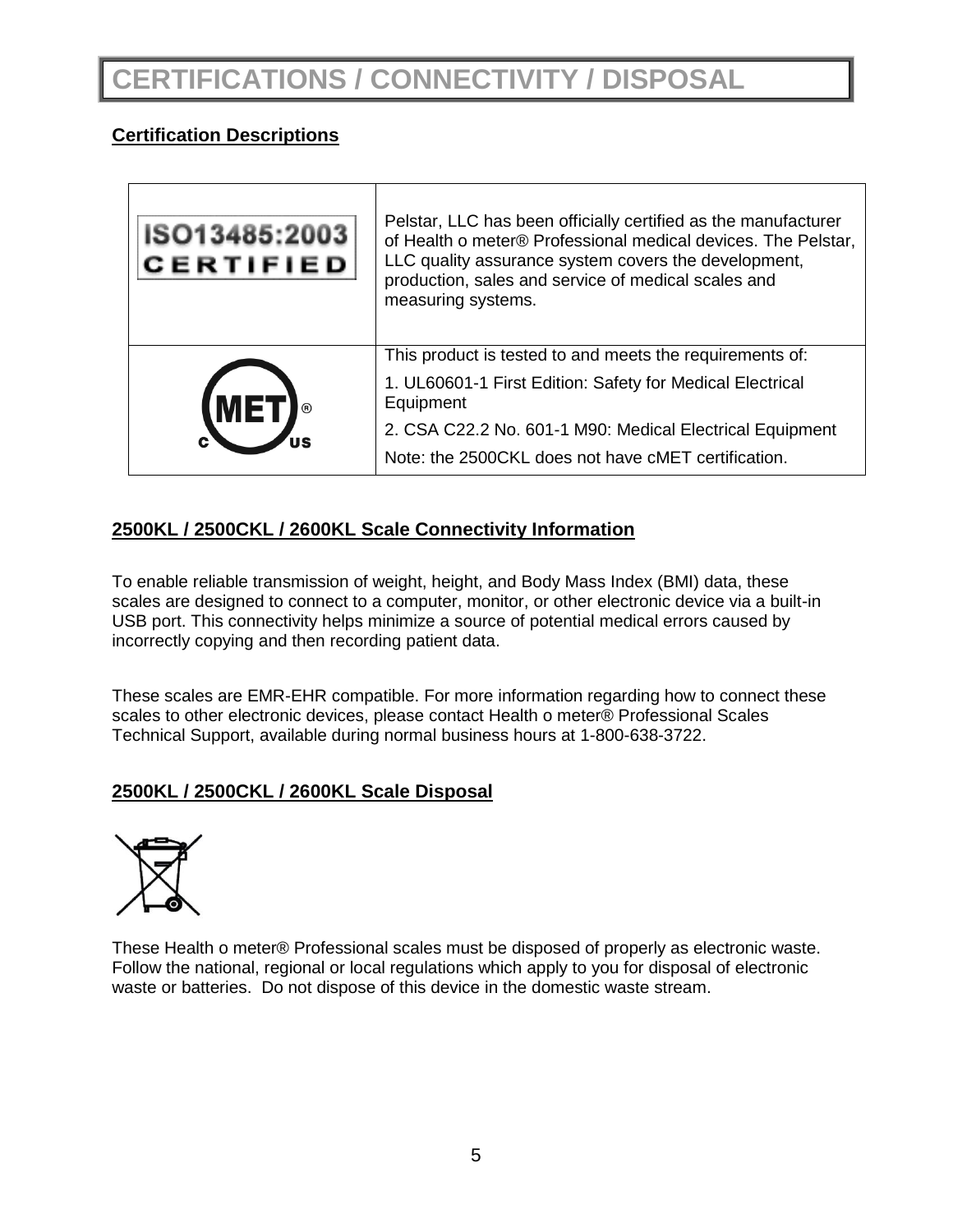## **2500KL/2500CKL ASSEMBLY INSTRUCTIONS**

### **Before Assembly**

Each 2500KL/2500CKL scale is shipped disassembled in a single carton. Carefully inspect the carton for shipping damage before unpacking. If damage is found, contact your shipper or a Health o meter® Professional representative immediately at 1-800-815-6615. Claims must be filed with the shipper as soon as possible after receipt of the package. The following information details what you will find inside the main carton as you unpack the parts for assembly.

To prevent scratching any components, carefully remove each assembly from the carton and unwrap the packing materials. **Set the carton aside for storage**. To avoid damaging the scale parts when unpacking, do not use a box cutter, knife, scissors, or any sharp object to open the protective inner packaging.

### **Parts List**

- (1) Scale platform
- (1) Handrail
- (1) Small brown box

The small brown box contains:

- (1) Box containing the AC adapter
- $\bullet$  (4) Feet
- (1) Long white box
- (1) 5mm Allen wrench
- (1) User Information
- (1) Display assembly
- (1) Plastic bag containing:
	- o (2) Covers for Display Support (Front & Back)
	- o Hardware for assembly (see Figure 1)

The long white box contains:

- (1) AC adapter holder
- (2) Pivot bracket screw covers

### **Tools Required**

Phillips head screwdriver (not included), Allen wrench (included).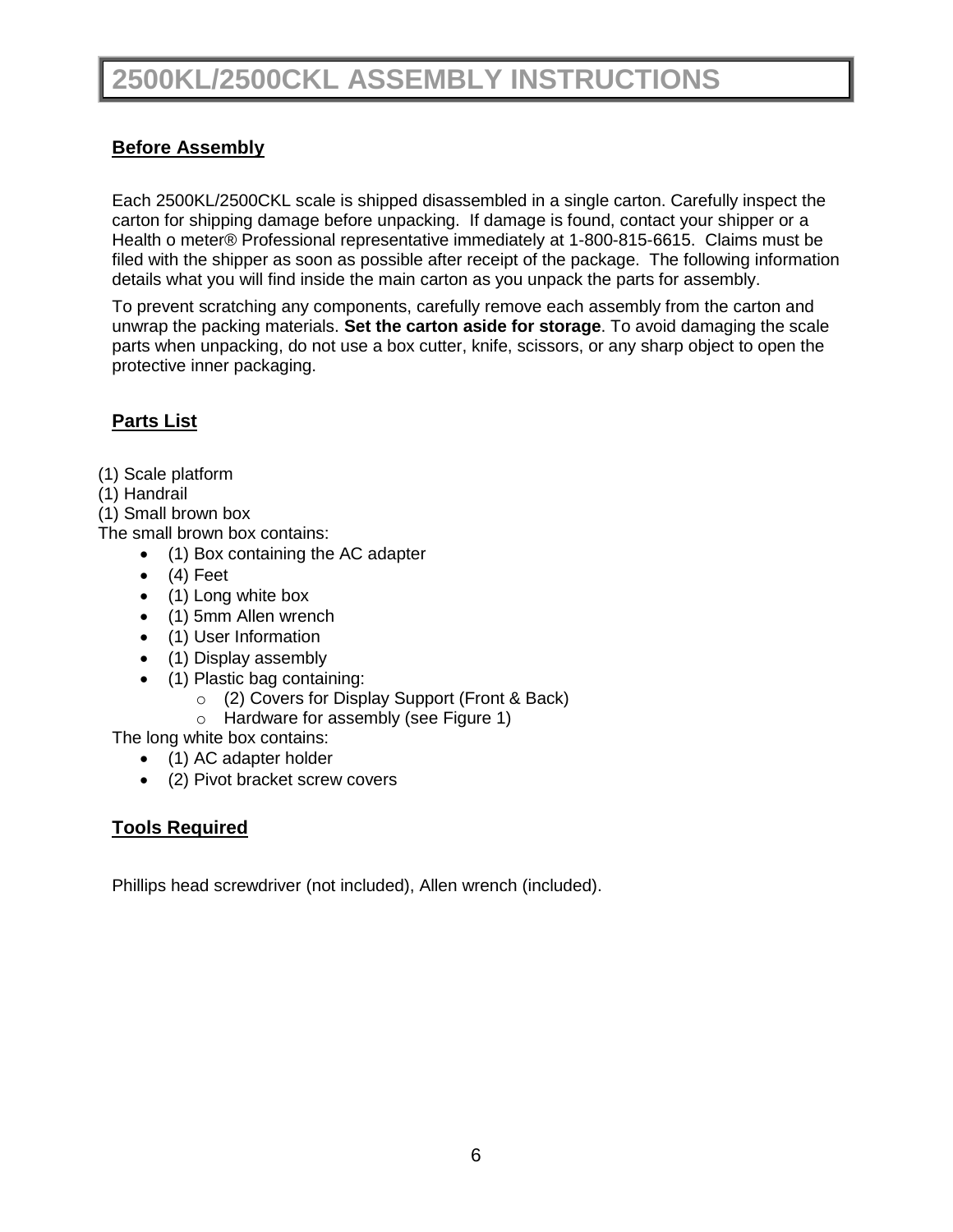### **Assembling the 2500KL/2500CKL Scale (Refer to Figures 1-7)**

#### **Caution: It is recommended that the assembly be performed by two persons.**

1. Place scale platform on a flat, level, and dry surface.

2. Locate and pick up the handrail. Find the load cell cable, located at the bottom of the handrail.

3. Untie the load cell cable, and carefully pull the load cell cable end out the handrail bottom.

4. Position the handrail over the left and right handrail mounting holes array on the platform (see Figure 3).

5. Feed the cable through the large center hole of the handrail mounting holes (located on the right side of the "Health o meter" logo). Be sure not to pinch the cable.

6. Fasten the handrail to the platform using the (8) M8 1.25 x  $\frac{3}{4}$  screws (A), (8) M8 washers (D) and the included 5mm Allen wrench (see Figure 1).

#### **Caution: Do not over-tighten the screws.**

7. Pull forward on the handrail to tip the scale over, and gently place it face down on the floor.

#### **Caution: Take care to hold the ramp down when moving the scale - the ramp can flip open when the scale is tipped forward.**

8. Grasp the load cell cable protruding from the bottom of the platform and feed it through the protective metal shield. Plug the cable's load cell connector into the load cell port (see Figure 4).

9. Pull the excess cable through the top of the handrail.

10. Thread the (4) feet into the underside of the platform. Each of the feet should be completely hand tightened. Back feet out 1-½ full turns. This will allow for proper load cell operation and scale accuracy (see Figure 5).

11. Carefully tilt the scale back to an upright position on the floor.

#### **Caution: Take care to hold the ramp down when moving the scale - the ramp can flip open when the scale is tipped back.**

#### **Warning: Do not drop the scale on its feet. This can result in permanent load cell damage.**

12. Adjust the feet to level the scale. Be certain that the feet are not completely tightened into the base assembly (refer to the scale platform - feet assembly instruction above).

#### **\*\*\* If you are assembling this scale as a 2500CKL (with seat attachment option) stop here and for the remaining instructions see the CHAIRACC manual included in the seat assembly carton.**

13. Rotate the display support so that it is perpendicular to the handrail (see Figure 6). Position the display assembly close to the display support. Plug the load cell cable connector into the load cell port on the rear of the display assembly. The port is labeled "LOAD CELL" (see Figure 7). **Note:** Do not attach the AC adapter power cord into the back of the display assembly at this point.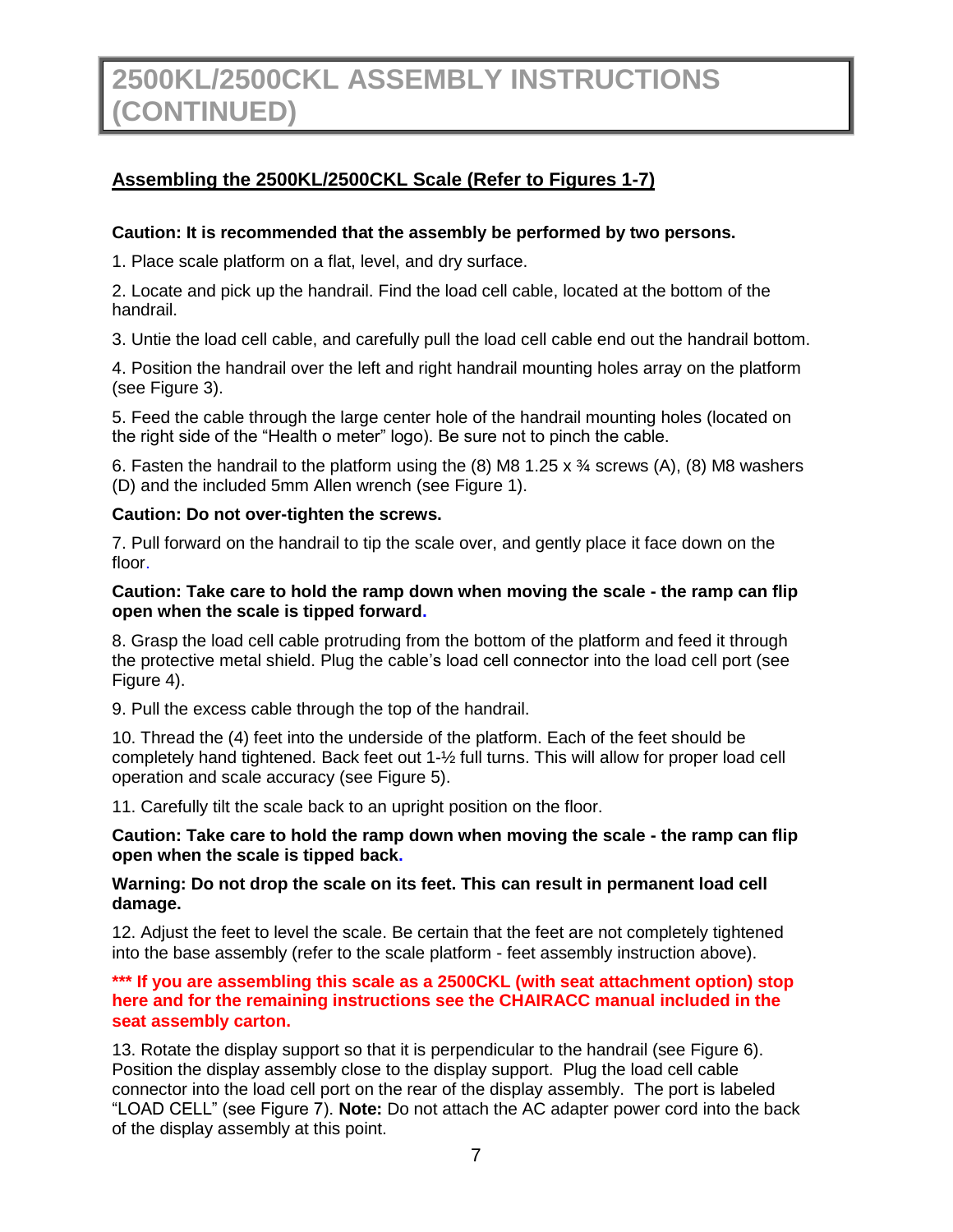14. Align the four mounting holes on the back of the display assembly with the four mounting holes in the display support. Fasten the display assembly onto the metal display support. Use the (4) Phillips pan head #5 x 3/8" screws (C) (see Figure 1).

15. Place the pivot bracket screw covers over the pivot screws. Fasten the covers to the back of the display assembly using the (4) Phillips pan head #5 x 3/8" screws (C) (see Figure 1).

16. Attach the adapter holder to the left side of the handrail using the (2) #8 x  $\frac{1}{2}$ " sheet metal screws (B) (see Figure 1).

17. Connect the AC adapter to the power port, located on the back of the display assembly.

#### **Caution: Do not plug the scale into a power source until the scale is fully assembled.**

18. Rotate the display to align it parallel to the handrail. Attach the front and rear display support covers by applying light pressure while snapping the covers into place.

19. The scale is now assembled. Plug the AC adapter into a power source and / or insert the batteries.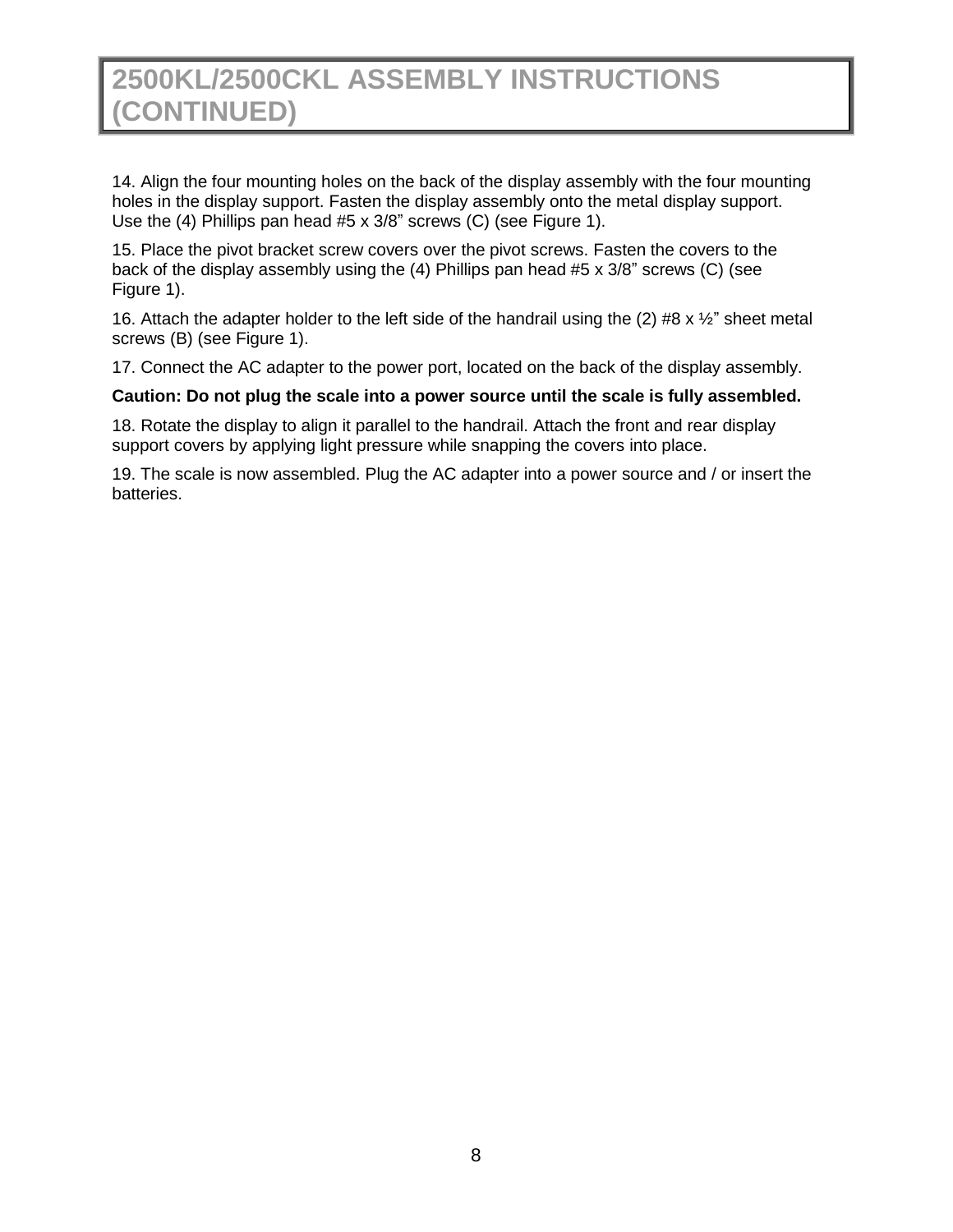### **Ramp Assembly Instructions**

1. Follow these instructions for moving the ramp to the opposite side of the scale, or for adding a second ramp to the scale (B2500RAMP option):

2. On the side of the platform opposite to the ramp, remove the guardrail mounted to the end of the platform by unscrewing and then removing the 4 guardrail assembly screws (see Figure 3).

3. Fold the ramp onto the platform surface.

4. Remove the screws attaching the 2 rubber bumpers, located on the side of the platform (see Figure 2).

5. Remove the bumpers, and re-install them on the opposite side of the platform. Use the appropriate mounting holes (see Figure 2).

6. Loosen the screws holding each ramp holder to the platform.

7. Remove the ramp from the ramp holders. Remove the ramp holders by pulling out on them slightly.

8. Install the ramp holders at the opposite side of the platform, but do not tighten the screws.

9. Insert the ramp between the ramp holders, and tighten the assembly screws.

10. Install the guardrail on the opposite side of the platform.

**Note:** It is necessary to make small clearance holes in the mat in order to re-install the guardrail assembly screws (the mounting holes are located beneath the mat). Use an awl or small Phillips screwdriver to make the holes. Use the guardrail as a guide to locate the two holes beneath the mat.

**Note:** A second ramp is available separately as B2500RAMP.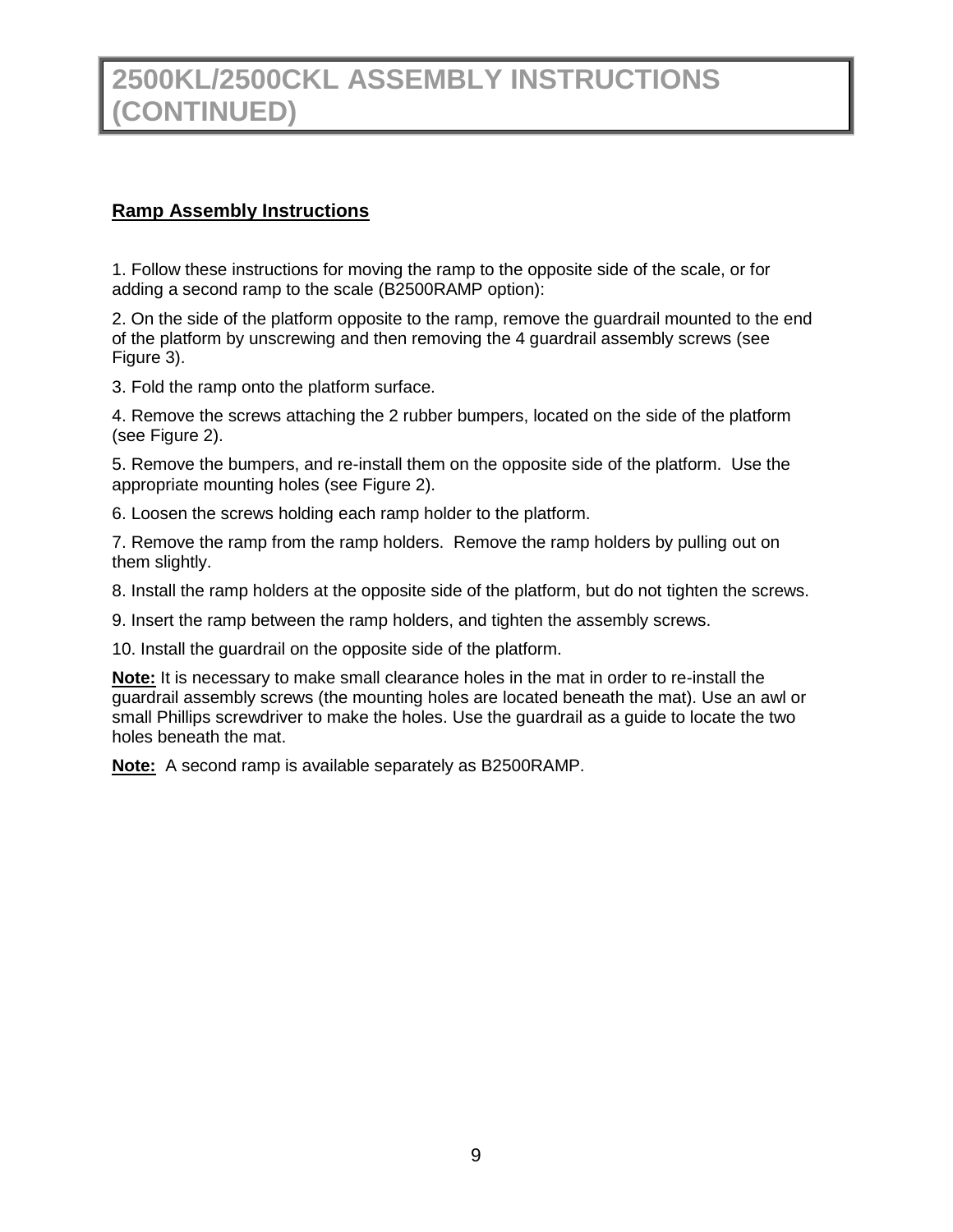





**Figure 2**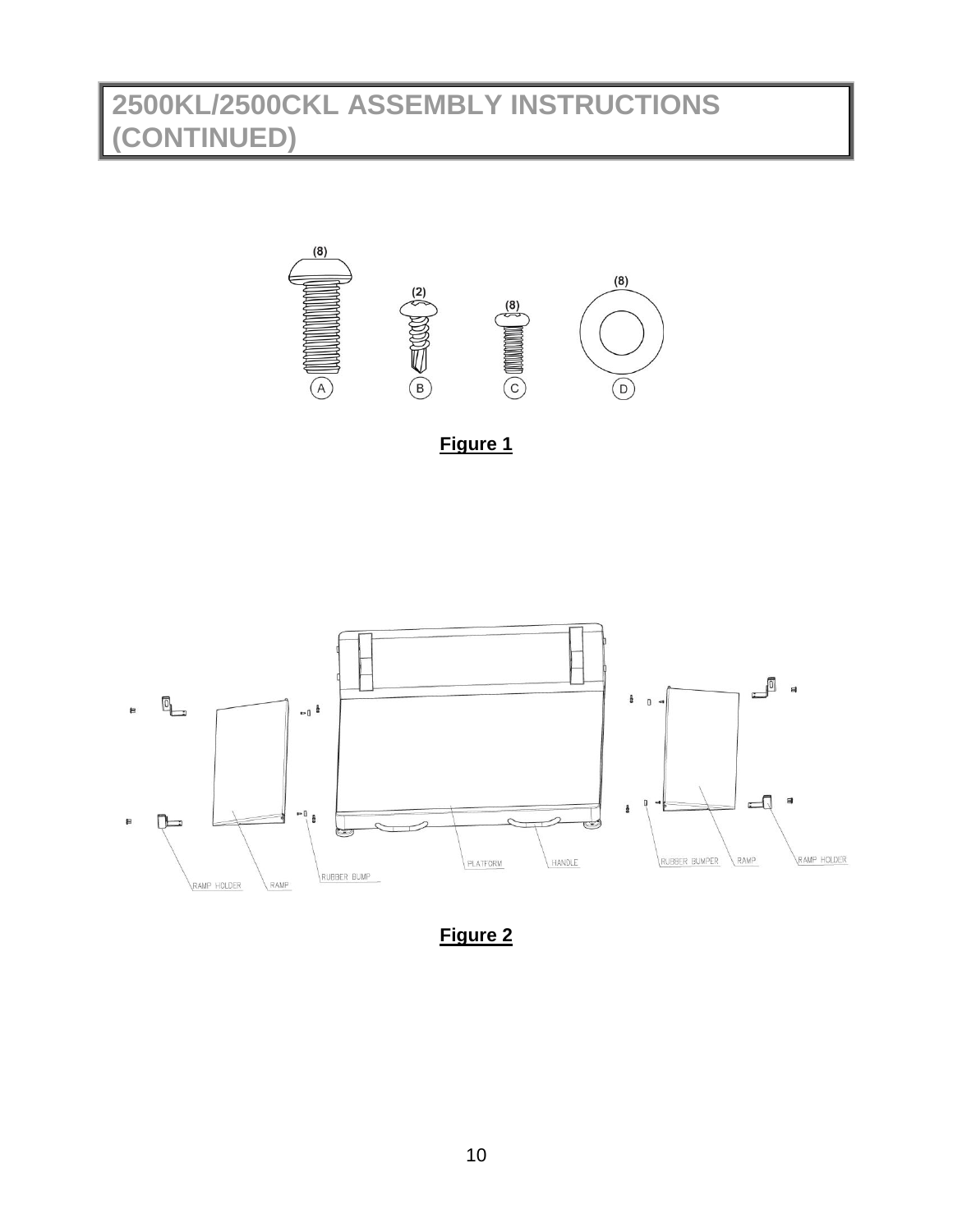



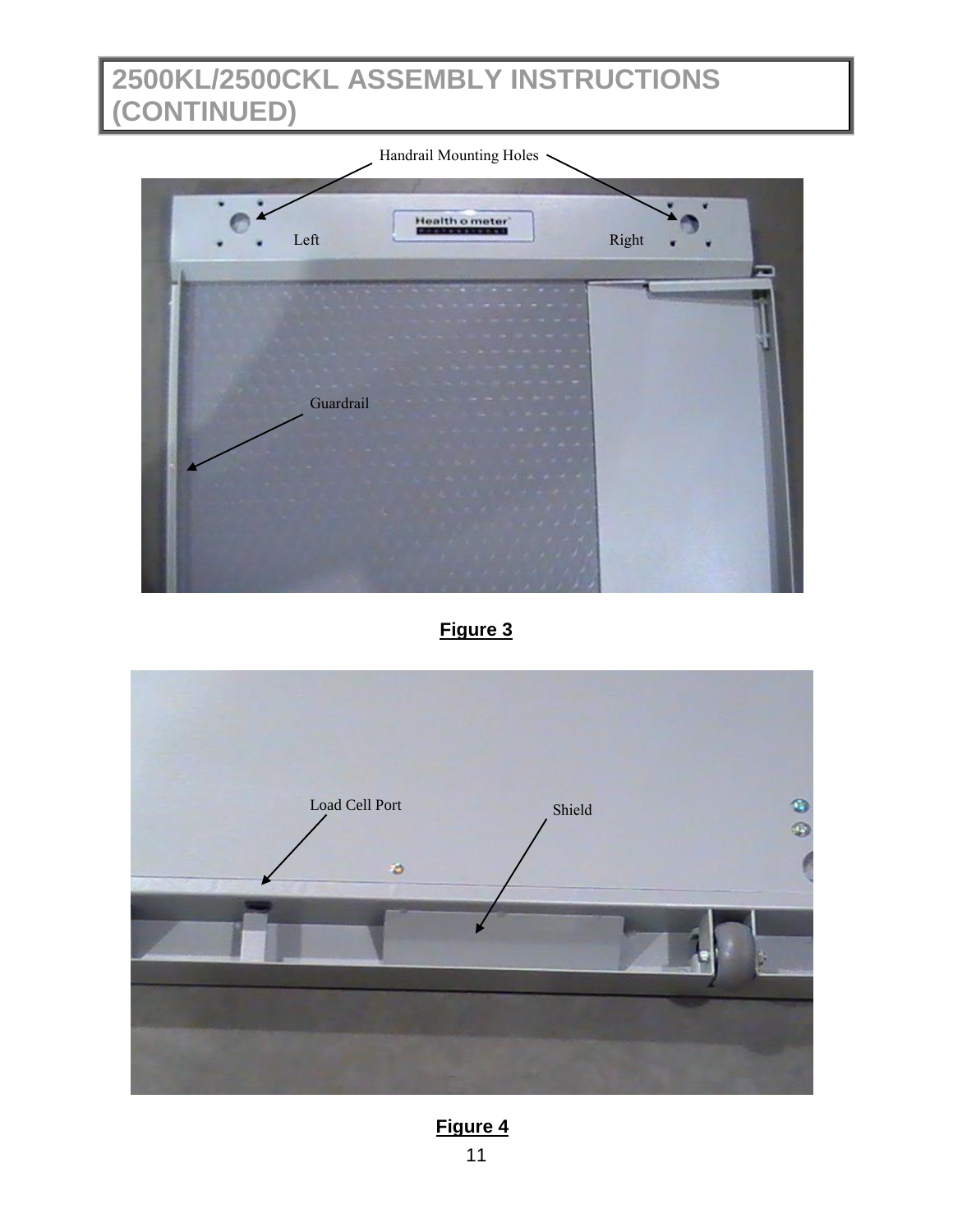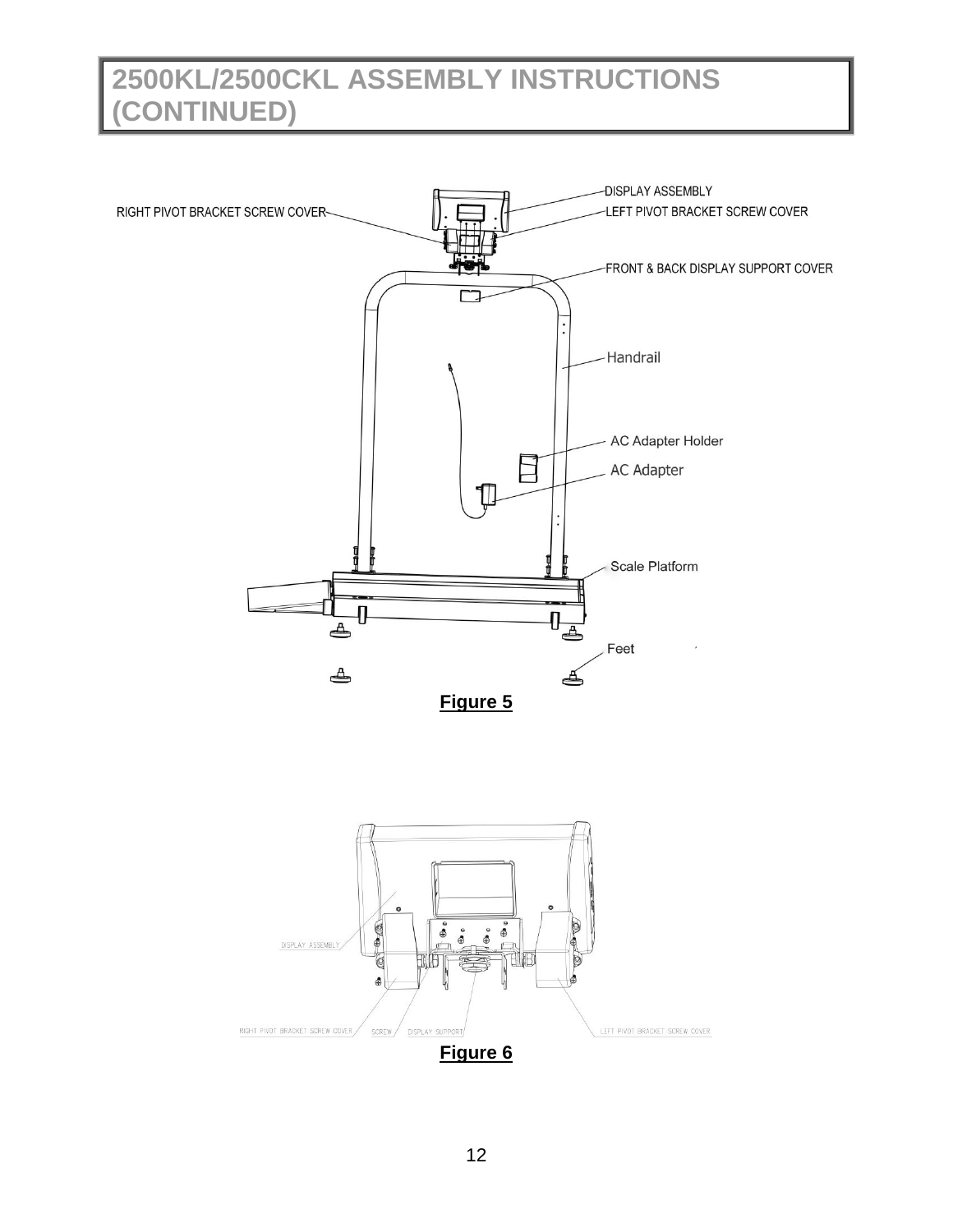

Rear of Display Head on 2500KL, 2500CKL and 2600KL

**Figure 7**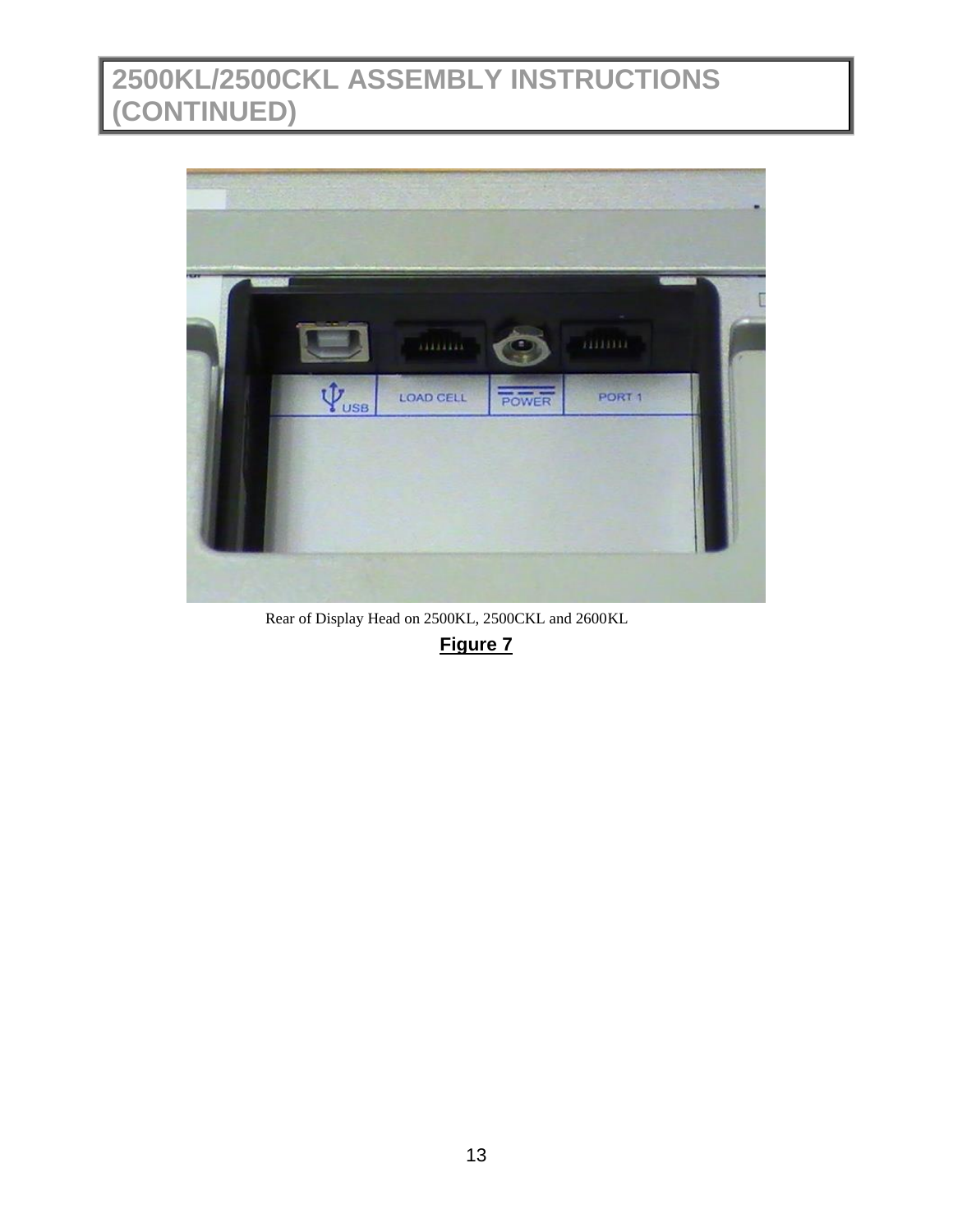## **2600KL ASSEMBLY INSTRUCTIONS**

## **Before Assembly**

Each 2600KL scale is shipped disassembled in a single carton. Carefully inspect the carton for shipping damage before unpacking. If damage is found, contact your shipper or a Health o meter® Professional representative immediately at 1-800-815-6615. Claims must be filed with the shipper as soon as possible after receipt of the package. The following information details what you will find inside the main carton as you unpack the parts for assembly.

To prevent scratching any components, carefully remove each assembly from the carton and unwrap the packing materials. **Set the carton aside for storage.** To avoid damaging the scale parts when unpacking, do not use a box cutter, knife, scissors, or any sharp object to open the protective inner packaging.

### **Parts List**

(1) Scale platform

(1) Small brown box

The small brown box contains:

- (1) Box containing the AC adapter
- $(4)$  Feet
- (1) Long white box
- (1) User Information
- (1) Display assembly
- (1) Plastic bag containing:
	- o (2) Covers for Display Support (Front & Back)
	- o Hardware for assembly (see Figure 1 on Page 10)

The long white box contains:

- (1) AC adapter holder
- (2) Pivot bracket screw covers

### **Tools Required**

Phillips head screwdriver (not included).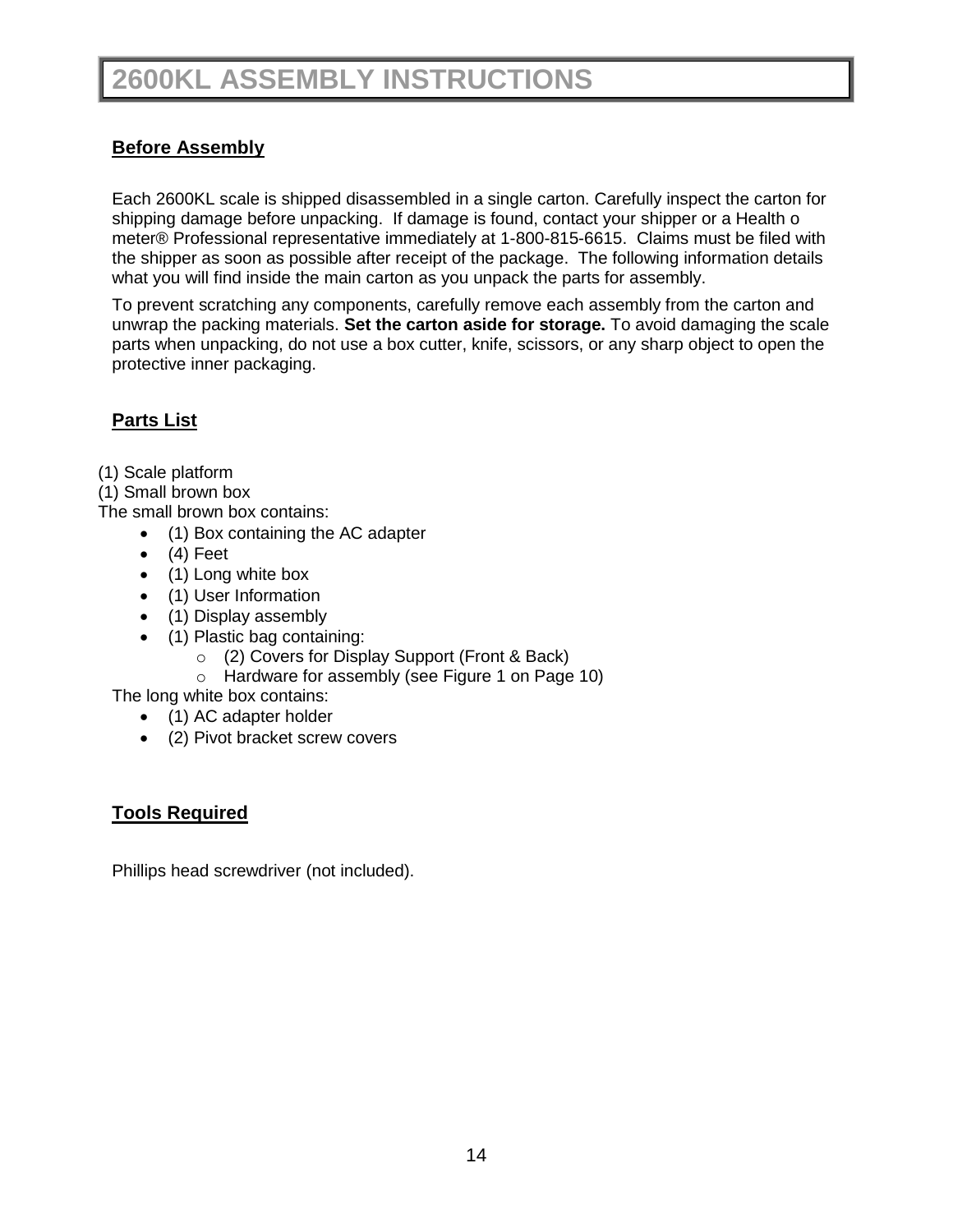## **Assembling the 2600KL Scale (Refer to Figures 7-10)**

#### **Caution: It is recommended that the assembly be performed by two persons.**

1. Remove the scale assembly from the carton by first removing the inserts, then tucking the bag down around the end of the box, and finally tilting the carton up on its end. Carefully roll the scale out of the carton.

2. Remove the bag from around the scale, and safely store or discard the bag.

3. Thread the (4) feet into the underside of the scale platform (see Figure 8). Each foot should initially be completely hand tightened. Back feet out 1-½ full turns. This will allow for proper load cell operation and scale accuracy.

4. Open the scale to its operational position.

#### **Warning: Do not drop the scale on its feet. This can result in permanent load cell damage.**

5. Rotate the display support so that it is perpendicular to the handrail.

6. Position the display assembly close to the display support on the handrail. Connect the load cell cable connector to the load cell port, located on the back of the display assembly. The port is labeled "LOAD CELL" (see Figure 7).

**Note**: Do not attach the AC adapter power cord into the back of the display assembly at this point.

7. Align the four mounting holes on the back of the display assembly with the four mounting holes in the display support, and fasten the display assembly onto the metal display support using the (4) Phillips pan head #5 x 3/8" screws (C) (see Figures 1 and 9).

8. Place the pivot bracket screw covers over the pivot screws, and fasten the covers to the back of the display assembly using the (4) Phillips pan head #5 x 3/8" screws (C) (See Figures 1 and 9).

9. Attach the adapter holder to the left side of the handrail using the (2) #8 x  $\frac{1}{2}$ " sheet metal screws (B) (see Figure 1).

10. Connect the AC adapter to the power port, located on the back of the display assembly.

#### **Caution: Do not plug the scale into a power source until the scale is fully assembled.**

11. Rotate the display assembly to align it parallel to the handrail, and then attach the front and rear display support covers by applying light pressure while snapping the covers into place.

12. Make any necessary adjustments to level the scale by turning the feet in or out.

13. The scale is now assembled. Plug the AC adapter into a power source and / or insert the batteries.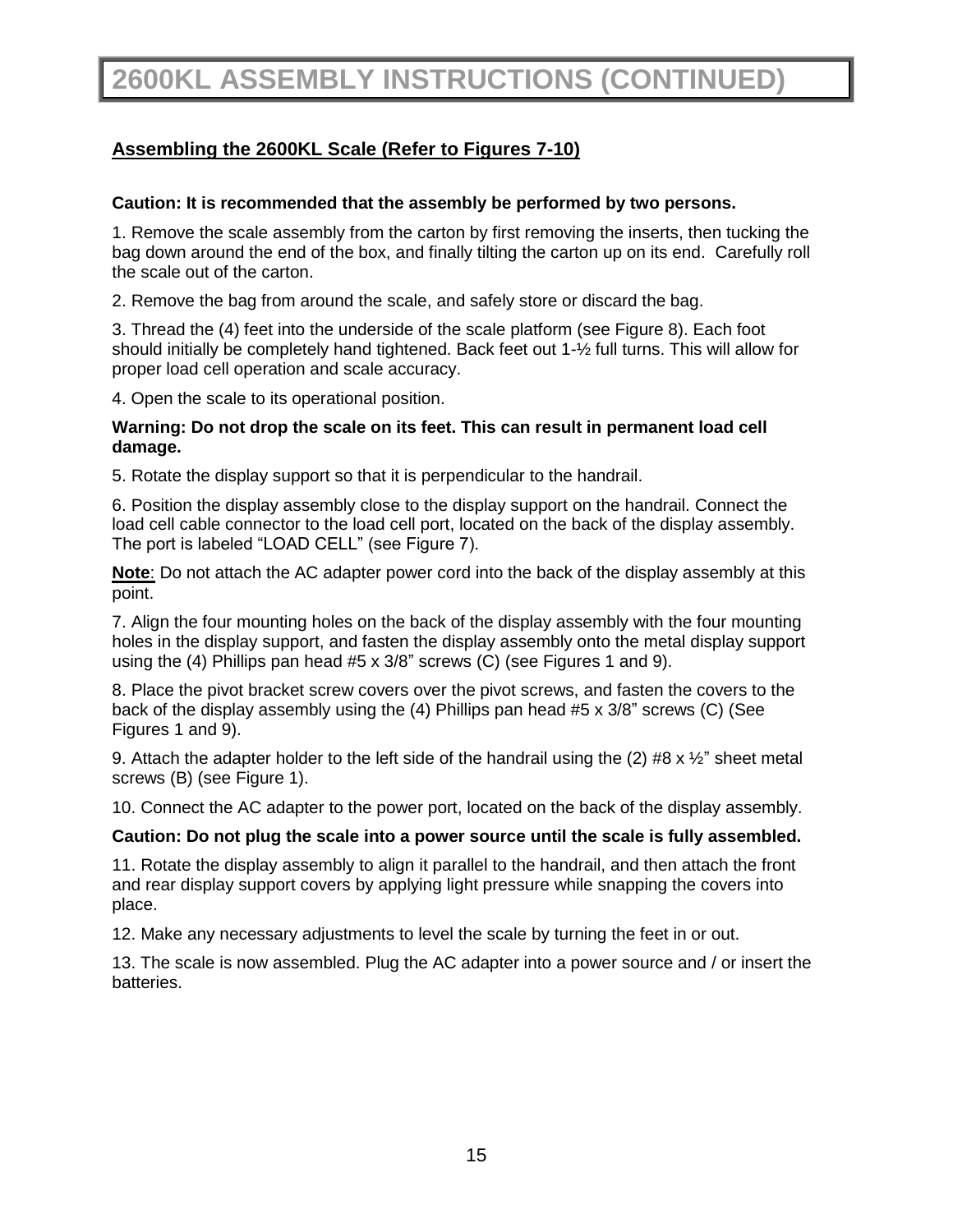### **Ramp Assembly Instructions**

1. Follow these instructions for moving the ramp to the opposite side of the scale, or for adding a second ramp to the scale (B2600RAMP option):

2. On the side of the platform opposite to the ramp, remove the guardrail mounted to the end of the platform by unscrewing and then removing the 4 guardrail assembly screws (see Figure 3).

3. Fold the ramp onto the platform surface.

4. Remove the screws attaching the 2 rubber bumpers, located on the side of the platform (see Figure 10).

5. Remove the bumpers, and re-install them on the opposite side of the platform. Use the appropriate mounting holes (see Figure 10).

6. Loosen the screws holding each ramp holder to the platform.

7. Remove the ramp from the ramp holders. Remove the ramp holders by pulling out on them slightly.

8. Install the ramp holders at the opposite side of the platform, but do not tighten the screws.

9. Insert the ramp between the ramp holders, and tighten the assembly screws.

10. Install the guardrail on the opposite side of the platform.

**Note:** It is necessary to make small clearance holes in the mat in order to re-install the guardrail assembly screws (the mounting holes are located beneath the mat). Use an awl or small Phillips screwdriver to make the holes. Use the guardrail as a guide to locate the two holes beneath the mat.

**Note:** A second ramp is available separately as B2600RAMP.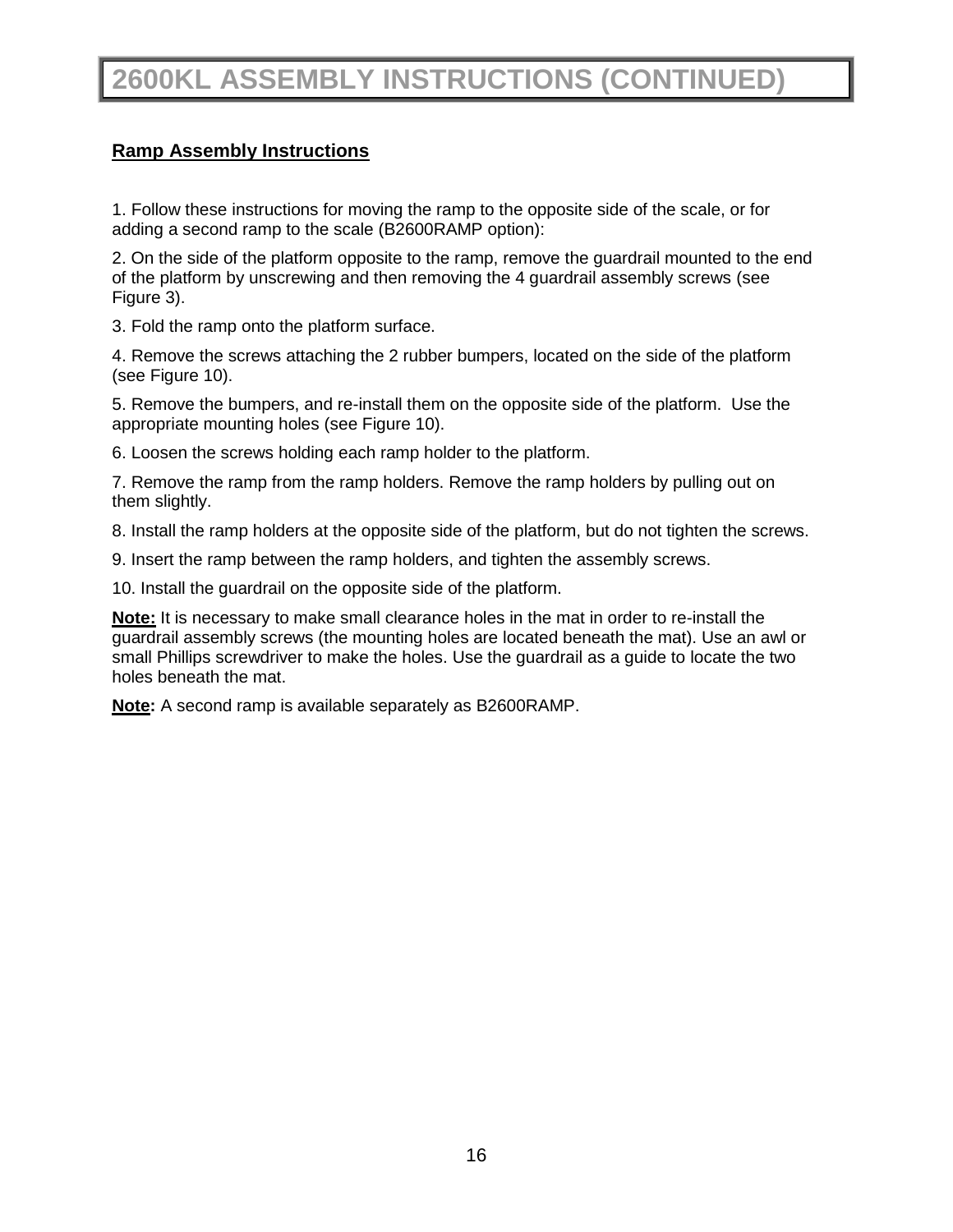

**Figure 9**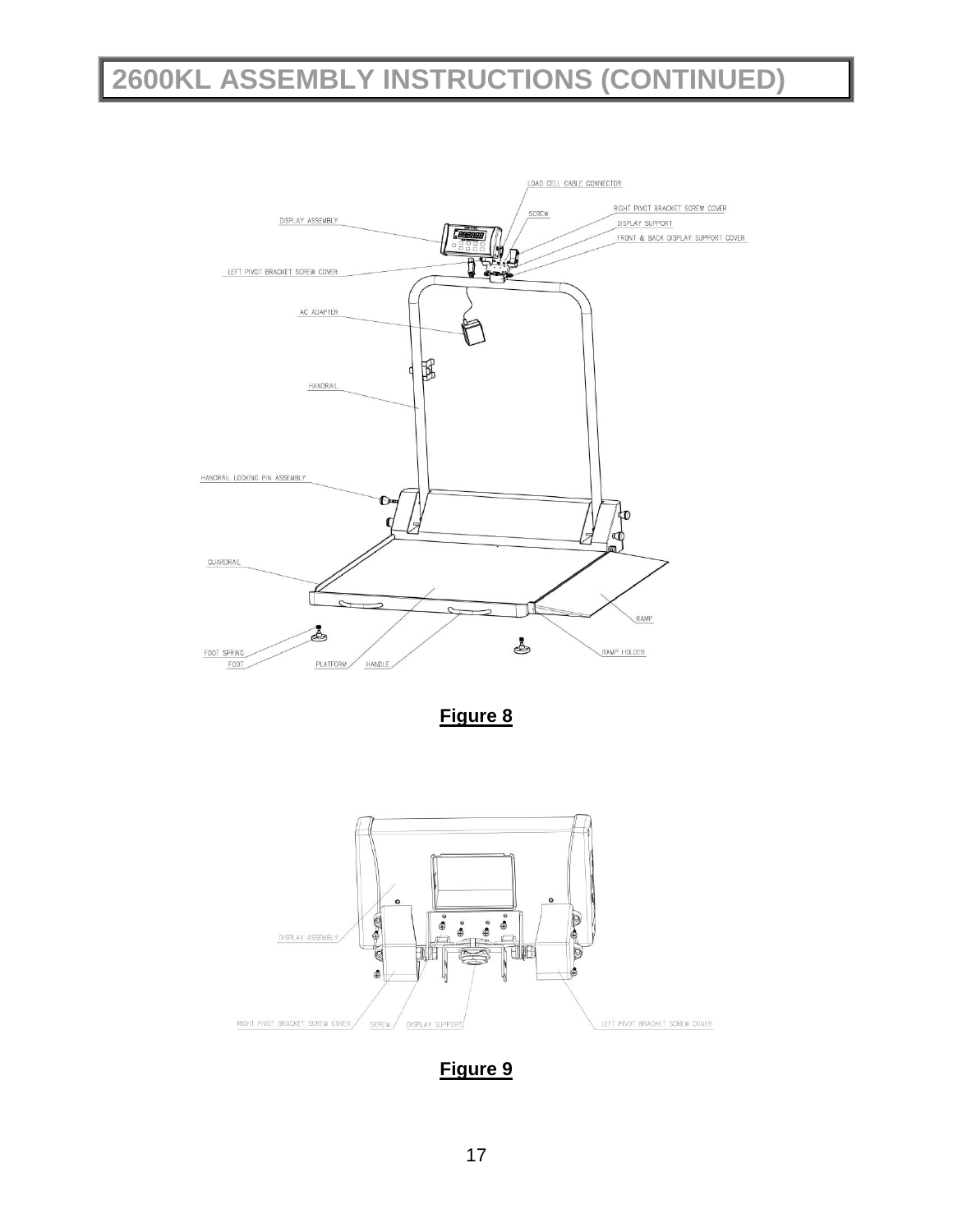

**Figure 10**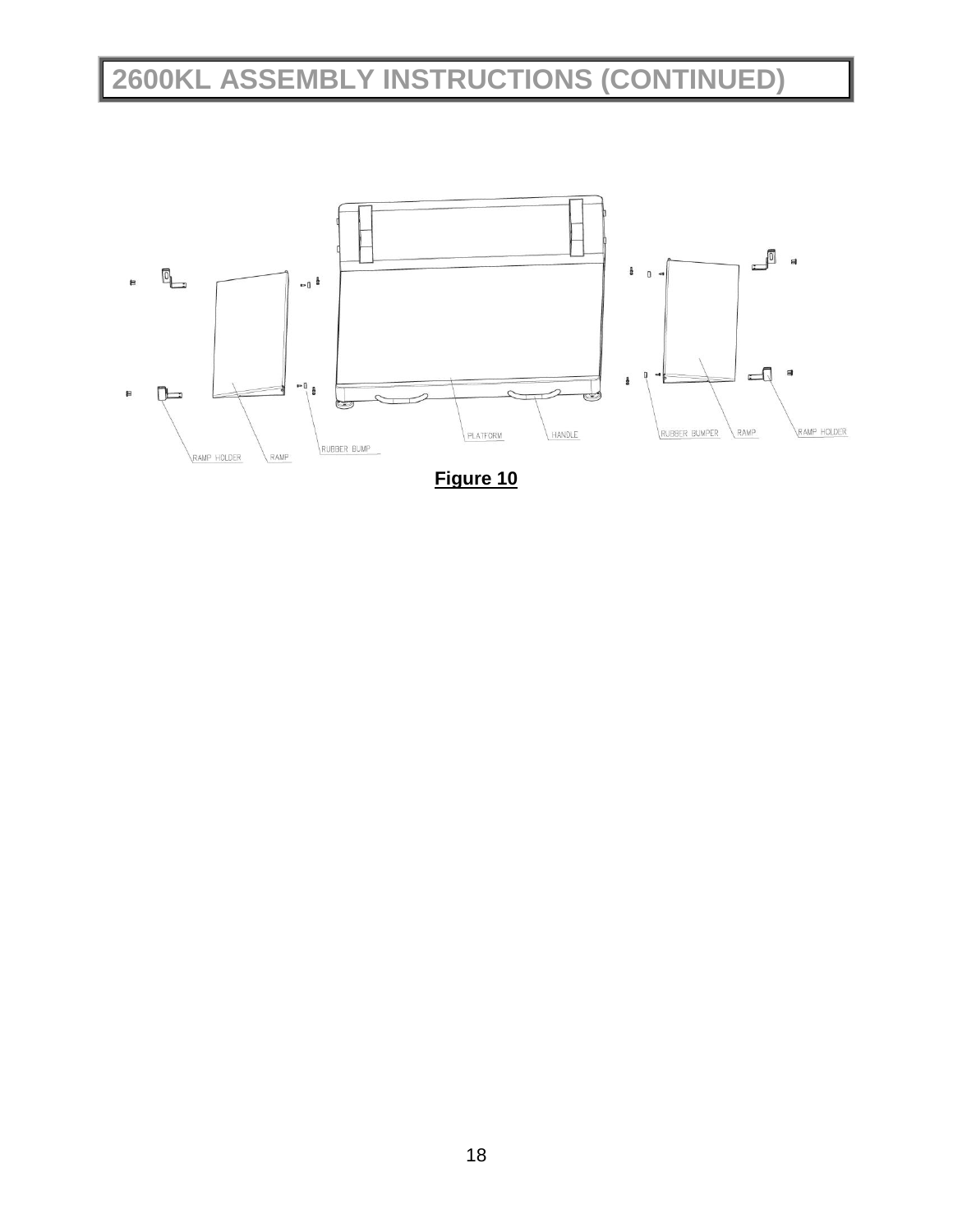## **SETUP / BATTERIES**

### **Powering the Scale**

1. Plug the AC adapter into the power adapter jack (the jack is located on the rear of the display head), then plug the scale's AC adapter into the power source.

**Warning:** To avoid a safety hazard, do not use an unspecified AC adapter. Only use the Health o meter® Professional AC adapter model ADPT30 designed for this scale.



Power Adapter Jack

**Figure 11**

2. For battery operation, see Battery Installation below.

### **Battery Installation**

- 1. If connected, unplug the AC adapter from the power source.
- 2. Use a Phillips head screwdriver to remove the battery cover on the side of the display head by unscrewing the (2) battery cover screws.
- 3. Replace or install fresh batteries, making sure to install them in the proper direction. Health o meter Professional recommends using an alkaline or lithium battery, rated for 130°F (54°C) operation. Do not use Zinc-Carbon batteries.

4. Re-attach the battery cover to the display head.

**Warning:** If the scale will not be used for some time, remove the batteries to avoid a safety hazard. Disposal of batteries must be performed in accordance with the prevailing national, regional or local regulations that apply to you.



**Figure 12**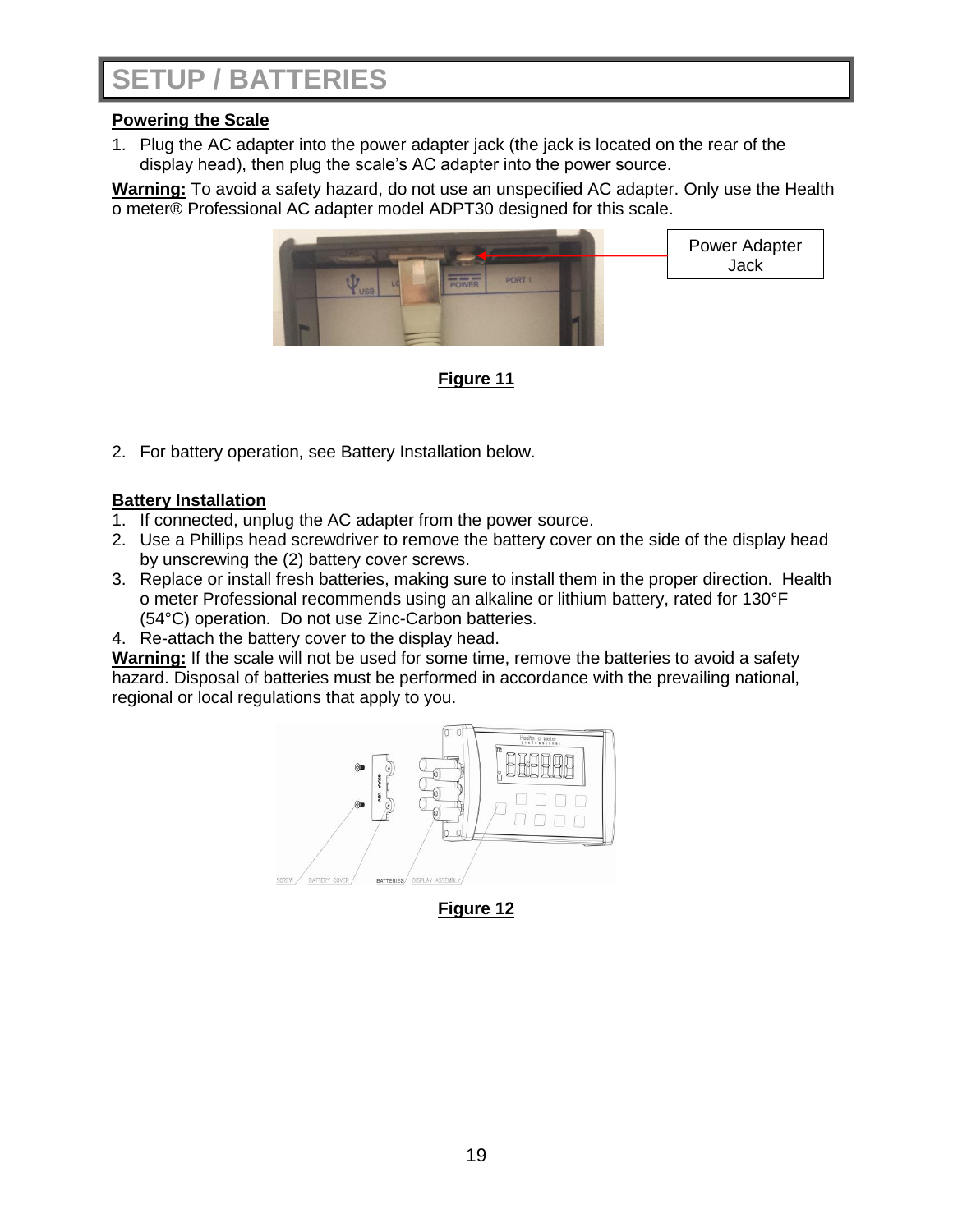## **OPERATING INSTRUCTIONS**

## **Keypad**



## **Figure 13**

| <b>Function</b>                                 | <b>Description</b>                                                           |  |
|-------------------------------------------------|------------------------------------------------------------------------------|--|
| <b>ON/OFF</b>                                   | Turns scale on and off.                                                      |  |
| <b>ZERO</b>                                     | Zeroes the scale prior to a weighing.                                        |  |
| <b>HOLD/RELEASE</b>                             | Holds the weight value of the patient on the display until the button is     |  |
|                                                 | pressed again to clear the value. Also moves the cursor from left to right   |  |
|                                                 | on the display for entering height and pretare value.                        |  |
| <b>BMI</b>                                      | Prompts entry of height data to calculate patient's Body Mass Index          |  |
|                                                 | (BMI).                                                                       |  |
| <b>RECALL</b>                                   | Recalls the previous weight.                                                 |  |
|                                                 | TARE-Tares out weight of an object on the platform.                          |  |
| <b>TARE/PRETARE</b>                             | PRETARE-Prompts entry of a tare value that will be deducted from the         |  |
|                                                 | weight on the platform. Also releases tare weight (returns display to zero). |  |
| Toggles between pounds and kilograms.<br>UNIT/A |                                                                              |  |
|                                                 | Also used to increment height value and pretare value.                       |  |
| <b>REWEIGH</b>                                  | Allows repeated weighing of the patient without stepping off the scale.      |  |
| <b>ENTER</b>                                    | Used to accept height value in BMI mode, and tare value in PRETARE           |  |
|                                                 | mode. Also releases the recall value and BMI value.                          |  |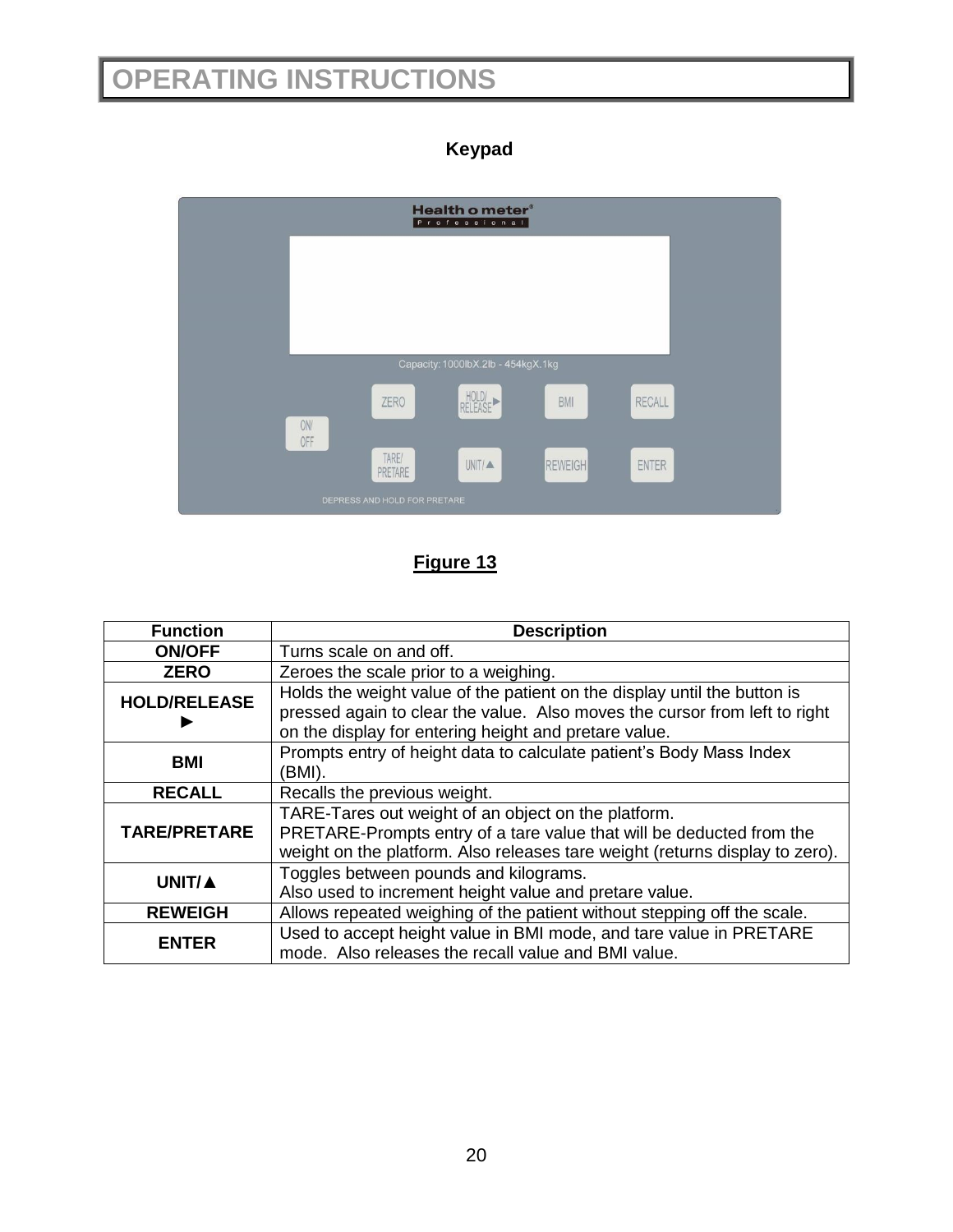#### **Unit of Measure Configuration**

The **UNIT** button allows the user to toggle the weight measuring unit between LB and KG. The display can be locked to only measure in LB or KG by following these procedures.

#### **KG Lock Instructions**

- 1. Turn the scale on and wait for "0.0" to appear on the display.
- 2. Press the **UNIT** button and set the unit of measure to "0.0 KG". Press and hold the **UNIT** button for approximately 30 seconds. When the display beeps and "KG" begins to flash on the display, release the **UNIT** button. The **UNIT** button is now disabled, and the scale is now locked in "KG" mode.
- 3. To disable KG lock, press and hold the **UNIT** button for approximately 30 seconds until "KG" begins to flash on the display, release the **UNIT** button. The **UNIT** button is now active and weight measuring unit can toggle between KG and LB.

### **LB Lock Instructions**

- 1. Turn the scale on and wait for "0.0" to appear on the display.
- 2. Press the **UNIT** button and set the unit of measure to "0.0 LB". Press and hold the **UNIT** button for approximately 30 seconds. When the display beeps and "LB" begins to flash on the display, release the **UNIT** button. The **UNIT** button is now disabled, and the scale is now locked in "LB" mode.
- 3. To disable LB lock, press and hold the **UNIT** button for approximately 30 seconds until "LB" begins to flash on the display, release the **UNIT** button. The **UNIT** button is now active and weight measuring unit can toggle between KG and LB.

#### **Tare Function**

When using this scale, the weight of an object, such as a wheelchair or portable oxygen tank, can be subtracted from the total weight in order to determine the weight of the patient alone. The Tare Function automatically performs this subtraction. The scale allows a tared weight to be entered manually by using the keypad, or automatically, as outlined in this section.

### **Tare**

- 1. With all weight off the scale, press the **ON/OFF** button to turn on the scale.
- 2. Wait until the "0.0" LB or "0.0" KG appears on the display.
- 3. Place the object to be tared on the scale. The display will show the object's weight.
- 4. Press the **TARE** button. The scale will zero out, and the word "TARE" will appear at the bottom center of the display, indicating that there is a tare value for the object.
- 5. Remove the object from the scale. Once the object is removed from the scale, the display will show a negative weight, equal to the weight of the object.
- 6. Place the patient and the object back on the scale. The scale will automatically deduct the tare weight of the object from the gross weight of the patient and object together.
- 7. The display will show the patient's weight.
- 8. With no weight on the scale, the tare value will remain on the display until changed, cleared, or until the scale is powered off.
- 9. To remove the Tare, press the **TARE** button. The word "TARE" will disappear from the bottom of the display, and the tare value will be cleared from the display. The scale will resume normal operation.

### **To Tare with a Known Weight / Pre-Tare (Limit 200 lb / 91kg)**

- 1. Make sure that there is nothing on the scale.
- 2. Press the **ON/OFF** button to turn on the scale.
- 3. Wait until the "0.0" LB or "0.0" KG appears on the display.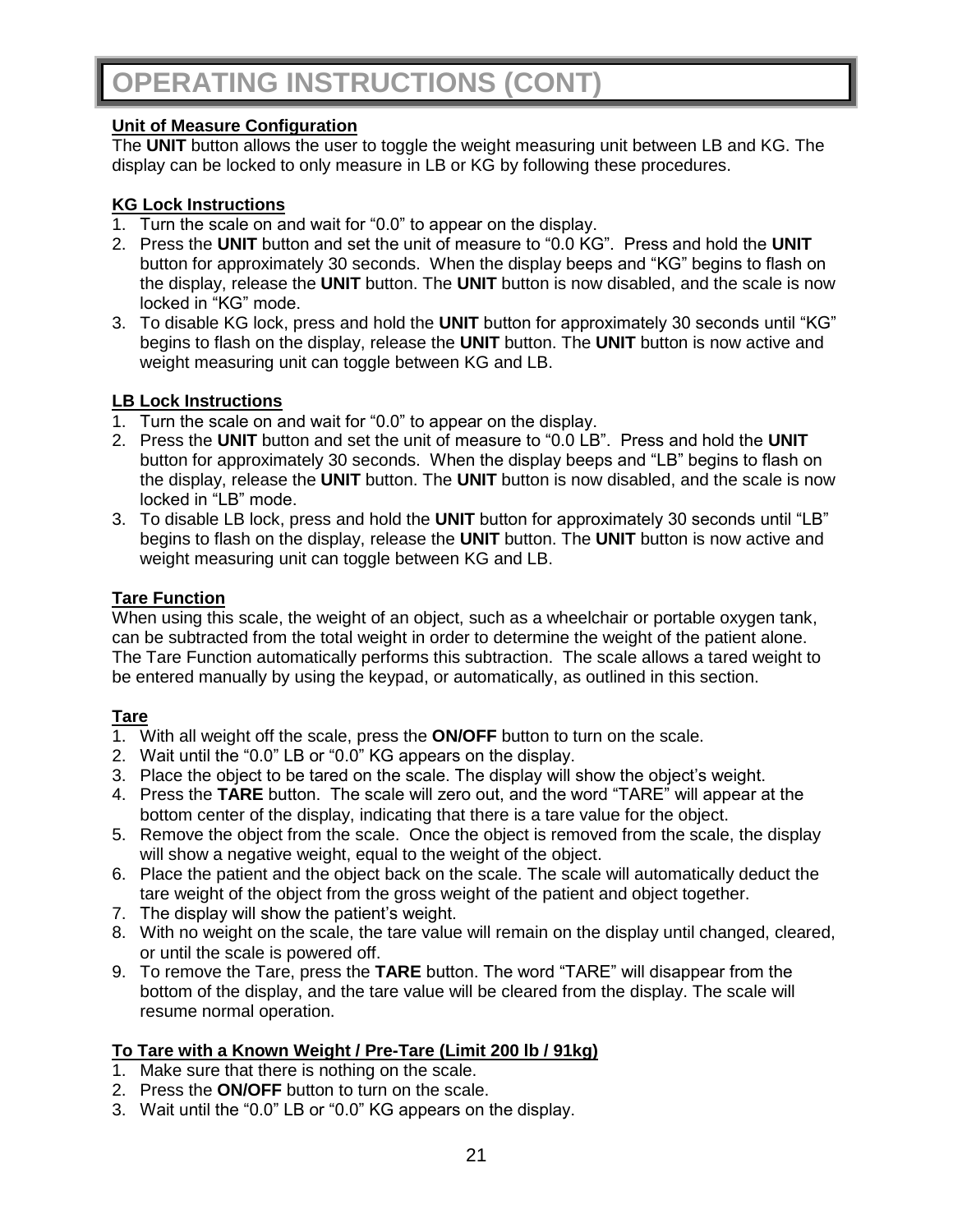## **OPERATING INSTRUCTIONS (CONT)**

- 4. Press the **TARE** button for 3 to 5 seconds. The word "TARE" will appear at the bottom center of the display, prompting the user to enter the tare value.
- 5. Use the keypad ► and ▲ buttons to enter the weight of the object. Press the **ENTER** button when finished.
- 6. The value entered will show as a negative value on the display.
- 7. Place the patient and the object on the scale. The scale will automatically deduct the tare weight entered from the gross weight of the patient and the object.
- 8. The display will show the patient's weight.
- 9. With no weight on the scale, the tare value will remain on the display until changed, cleared, or until the scale is powered off.
- 10. To remove the Tare, press the **TARE** button again. The word "TARE" will disappear from the display and the tare value will be cleared from the display. The scale will resume normal operation.

### **Weighing a Patient**

- 1. Make sure there is nothing on the weighing platform.
- 2. Press the **ON/OFF** button to turn on the scale.
- 3. Wait until the "0.0" LB or "0.0" KG appears on the display.
- 4. Tare out the weight of the wheelchair, and roll the patient in the wheelchair onto the scale. The scale will begin to display the patient's weight and will lock on the patient's weight when completed. Depending on the movement of the patient on the scale, it may take several seconds for the scale to lock onto the weight.
- 5. The weight may be held on the display by pressing the **HOLD/RELEASE** button. The scale will continue to display the patient's weight after they step off the scale and will remain on the display until released or the scale is powered off. To release, press the **HOLD/RELEASE** button again.

**Note:** If Auto Off is enabled, the scale will not power off if a weight is being held on the display.

- 6. After recording the weight, roll the wheelchair and patient off of the scale.
- 7. Press the **ON/OFF** button to power the scale off.

### **BMI Function**

- **Note:** The scale will not calculate BMI for a patient weighing less than 24 pounds (12 kg). If a height is not entered for the patient within 30 seconds of pressing the **BMI** button, the scale will return to normal weighing mode.
- 1. Make sure there is nothing on the weighing platform.
- 2. Press the **ON/OFF** button to turn on the scale.
- 3. Wait until the "0.0" LB or "0.0" KG appears on the display.
- 4. Tare out the weight of the wheelchair, and roll the patient in the wheelchair onto the scale.The scale will begin to display the patient's weight and will lock on the patient's weight when completed. Depending on the movement of the patient on the scale, it may take several seconds for the scale to lock onto the weight.
- 5. After obtaining the patient's weight, and with the patient remaining on the scale, press the **BMI** button.
- 6. The scale will prompt entry of the patient's height. Use the keypad ▲ and ► buttons to enter the patient's height.

**Note:** When weighing in pounds, the height is displayed in inches. When weighing in kilograms, the height is displayed in centimeters.

- 7. Once height is keyed in, press the **ENTER** button.
- 8. The display will show the patient's **BMI**.
- 9. Press the **ENTER** button to return to the normal weighing mode.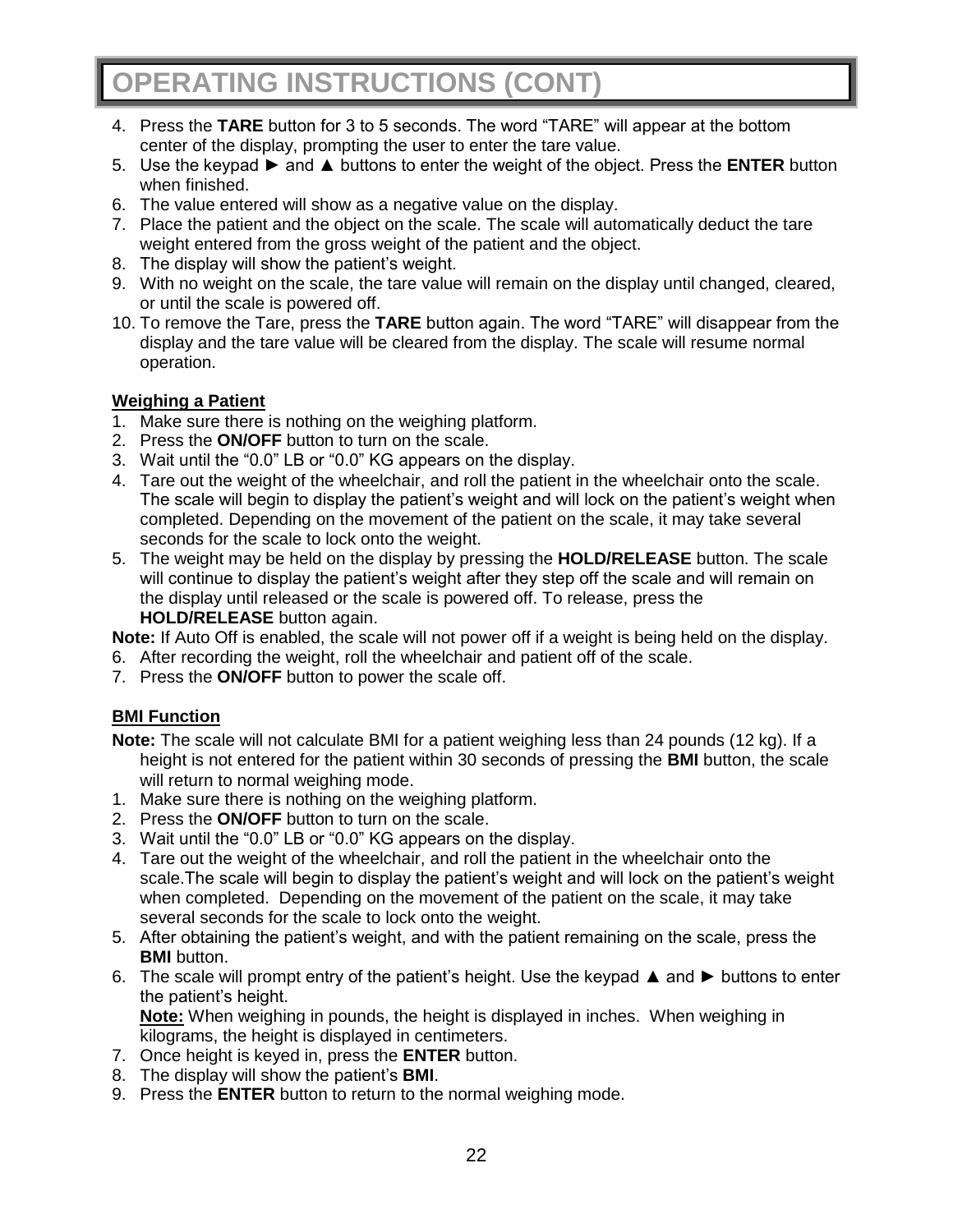#### **Weight Recall**

The last weight reading on the scale can be recalled by pressing the **RECALL** button, even after the scale has automatically or manually powered off. To clear the display of the recalled weight, press the **ENTER** button.

#### **Auto Off Feature**

To conserve battery power, this scale includes an Auto Off feature that powers off the scale after a period of inactivity. Follow the procedure below to activate or deactivate this feature.

#### **Deactivating the Auto-Off Feature**

The scale is shipped with the Auto Off feature enabled.To deactivate the Auto Off feature, while the scale is off, press and hold down the **TARE** button. While holding down the **TARE** button power on the scale by pressing the **ON/OFF** button. "START" will briefly appear on the display followed by "AOF=0". The Auto-Off feature has now been deactivated and the scale will remain on until manually powered off.

#### **Activating Auto Off Feature**

While the scale is off, press and hold down the **TARE** button. While holding down the **TARE** button power on the scale by pressing the **ON/OFF** button. "START" will briefly appear on the display followed by "AOF=1". The Auto-Off feature has now been enabled and the scale will shut off after 2-3 minutes of inactivity.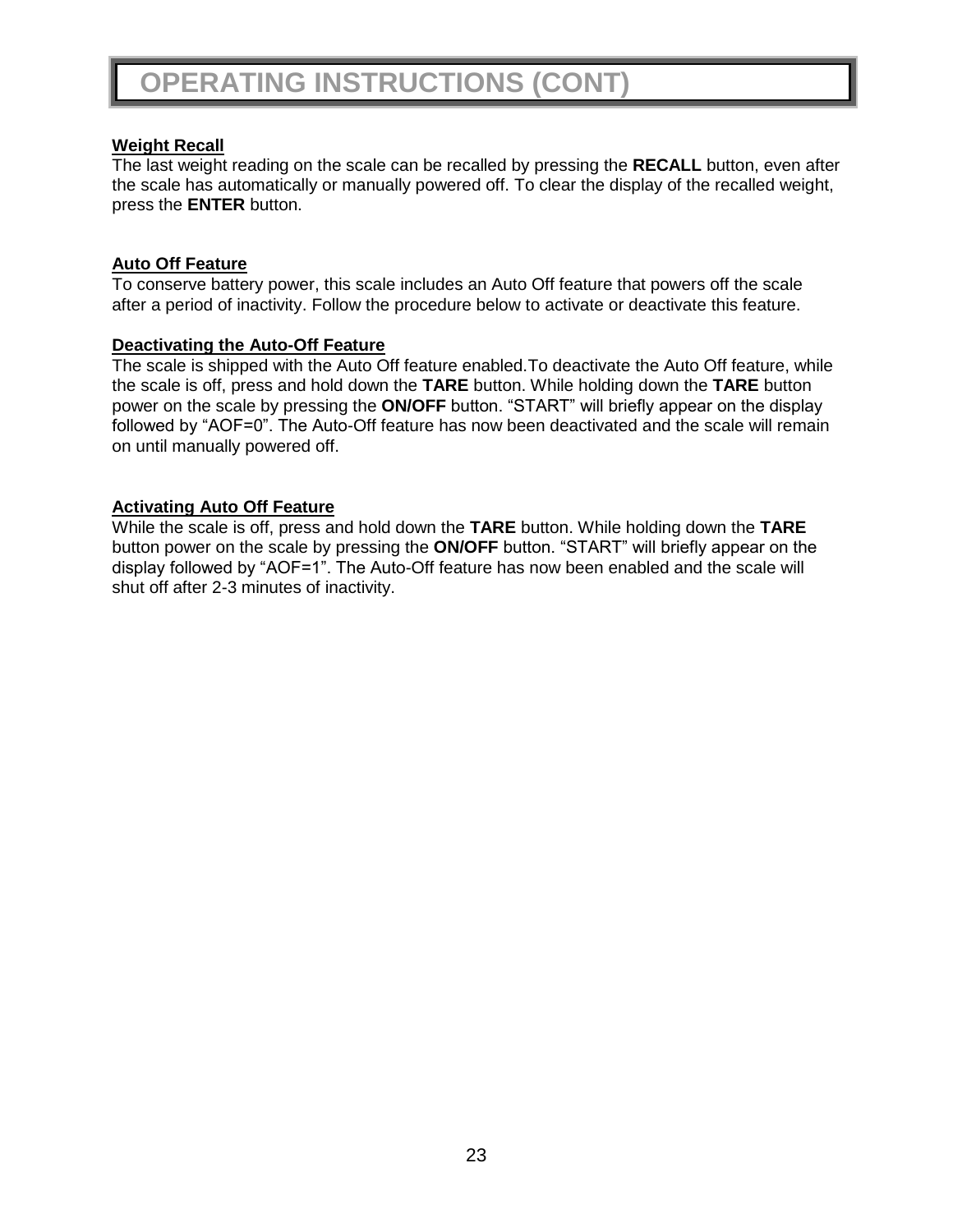## **MAINTENANCE**

### **Maintenance**

The following pages provide instructions for maintenance, cleaning, calibrating, and troubleshooting for the 2500KL, 2500CKL or 2600KL scale. Maintenance operations other than those described in this manual should be performed by qualified service personnel.

**Caution: Before first use, or after long periods of non-use, check the scale for proper operation and function. If the scale does not operate correctly, refer to qualified service personnel.**

1. Check overall appearance of the total scale for any obvious damage, wear, and tear.

2. Inspect the AC adapter for cord cracking or fraying, or for broken/bent prongs.

### **Cleaning**

Proper care and cleaning is essential to ensure a long life of accurate and effective operation.

#### **Caution: Disconnect the scale from the AC adapter power source prior to cleaning the unit.**

1. Clean all external surfaces with a clean damp cloth or tissue. Mild antimicrobial or antibacterial soap and water solution may be used. Dry with a clean soft cloth.

- 2. Do not immerse the scale into cleaning or other liquid solutions.
- 3. Do not use Isopropyl Alcohol or other solutions to clean the display surface.
- 4. Do not use abrasive cleaners.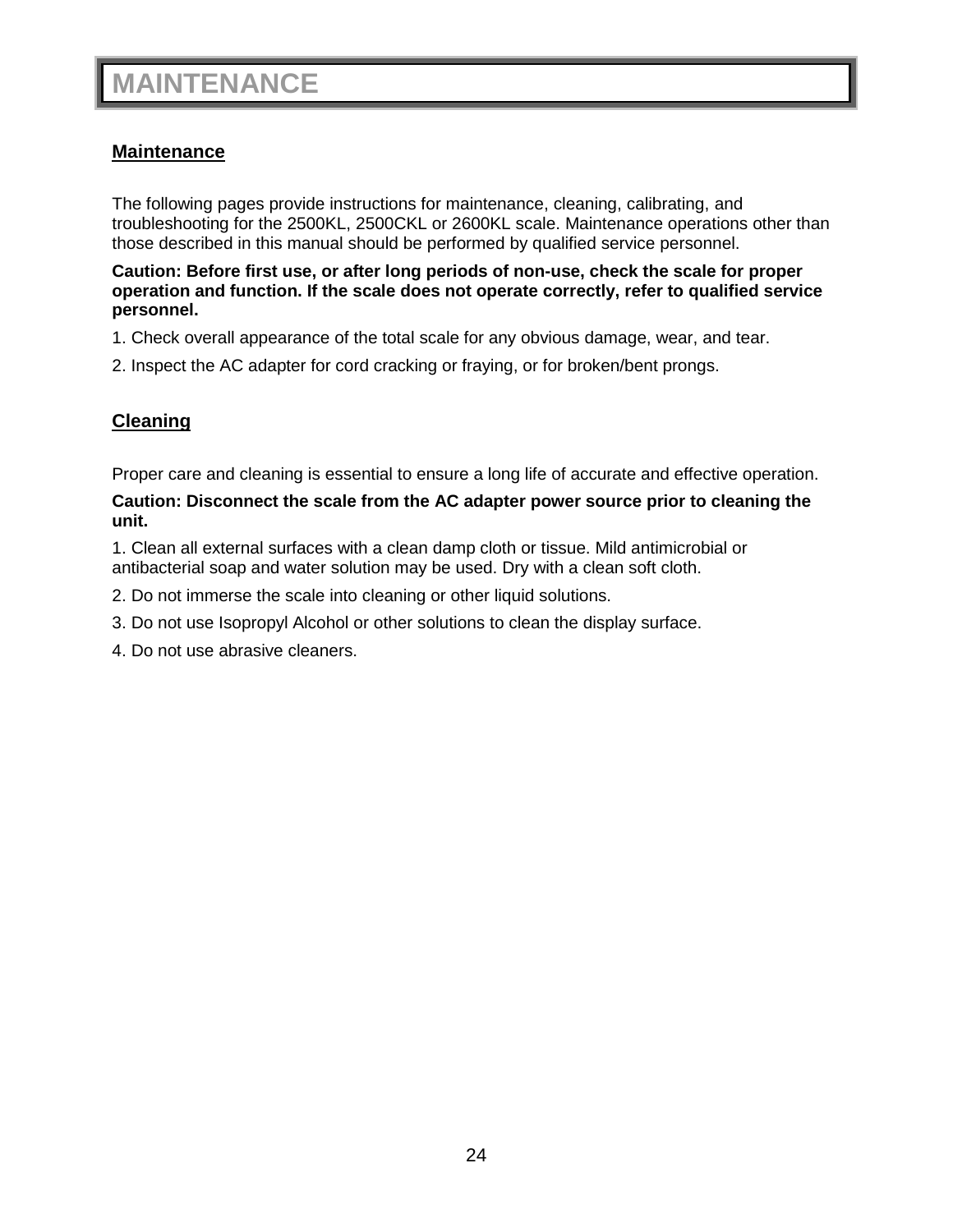## **Calibration**

**These scales have been factory calibrated, and do not require calibration prior to use.** For maintenance, the scale can be calibrated. Calibration of your 2500KL, 2500CKL or 2600KL scale is performed using kilograms (kg) or pounds (lb), according to the units of measure used upon entering into the calibration path. The following calibration assumes the scale is set to pounds, and 400 lb (the default weight) is employed as the calibration weight.

**Note:** Only weights certified and traceable to national standards are to be used for calibration. **Note:** When calibrating a 2500CKL, place the weights on the platform. Do not place the weights on the seat.

### **Scale Calibration**

.

| <b>Operator Action</b>                                                                                                                                                                                                                            | <b>Display</b>                                                 |
|---------------------------------------------------------------------------------------------------------------------------------------------------------------------------------------------------------------------------------------------------|----------------------------------------------------------------|
| 1. Make sure the display is turned off, then press and hold the<br>HOLD/RELEASE button while pressing the ON/OFF button. (Two<br>alphanumeric characters will appear next to U followed by 4-5<br>characters.)                                    | U"XX" followed by a 4-5<br>digit 'idle scale count'<br>number. |
| 2. Press the <b>ENTER</b> button.                                                                                                                                                                                                                 | "CAL".                                                         |
| 3. Make sure there is nothing on the scale, then press the <b>ENTER</b><br>button again.                                                                                                                                                          | "Clear" followed by<br>"0400.0LB".                             |
| 4. Use the $\blacktriangleright$ and $\blacktriangle$ buttons to set the calibration weight to a<br>value other than the default weight. The calibration weight should<br>be as high as possible, with 400 lb as a minimum calibration<br>weight. | Shows "400.0" or entered<br>calibration weight.                |
| 5. Press the <b>ENTER</b> button.                                                                                                                                                                                                                 | Alternating "Load" followed<br>by "400.0LB".                   |
| 6. Load the scale with the required weight.                                                                                                                                                                                                       | Display increments showing<br>raw weight data.                 |
| 7. Without touching or shaking the scale, allow the display to<br>stabilize, then press the <b>ENTER</b> button.                                                                                                                                  | "SUCC" or "Err1".                                              |
| 8. If the calibration is successful, the display will show SUCC and<br>turn off. If the calibration is not successful, the display will show<br>Err1 and turn off. Contact customer service for an Err1 display<br>$(+1800-638-3722)$ .           |                                                                |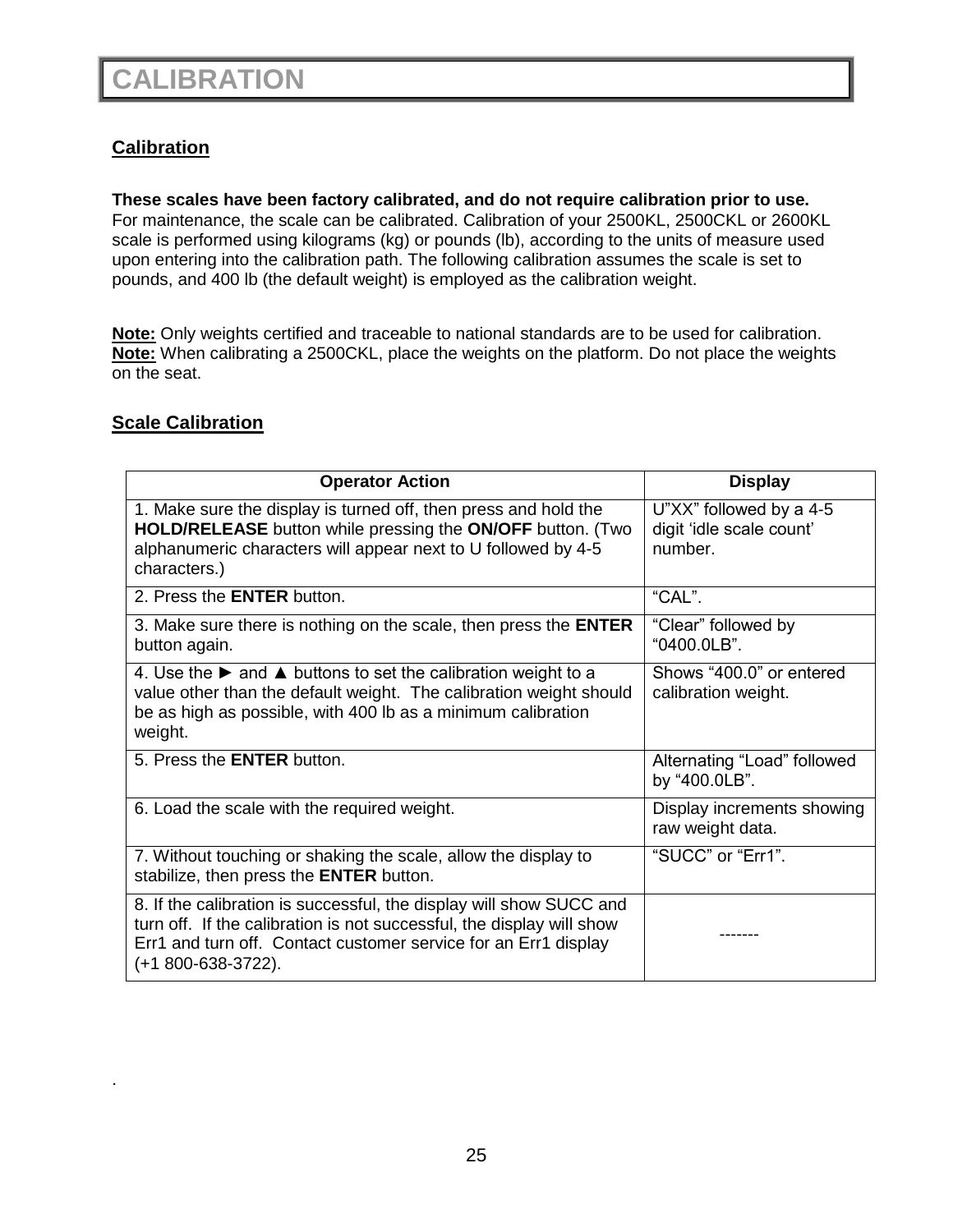## **Troubleshooting**

Before contacting service personnel, refer to the following instructions to check and to correct any failures.

| Symptom                                                                                                            | <b>Possible Cause</b>                                               | <b>Corrective Action</b>                                                                                                                                                                                              |
|--------------------------------------------------------------------------------------------------------------------|---------------------------------------------------------------------|-----------------------------------------------------------------------------------------------------------------------------------------------------------------------------------------------------------------------|
| Scale does not turn on                                                                                             | 1. Dead Battery                                                     | 1. Replace batteries                                                                                                                                                                                                  |
|                                                                                                                    | 2. Faulty electrical outlet                                         | 2. Use a different outlet                                                                                                                                                                                             |
|                                                                                                                    | 3. Bad power supply                                                 | 3. Replace AC adapter                                                                                                                                                                                                 |
| Questionable weight or<br>the scale does not zero                                                                  | 1. External object interfering<br>with the scale                    | 1. Remove interfering object<br>from the scale                                                                                                                                                                        |
|                                                                                                                    | 2. The display did not show<br>"0.0" before weighing                | 2. Ask the patient to get off the<br>scale, zero the scale and begin<br>weighing process again                                                                                                                        |
|                                                                                                                    | 3. Scale is not placed on a<br>level floor                          | 3. Place the scale on a level<br>floor and begin weighing<br>process again                                                                                                                                            |
|                                                                                                                    | 4. Scale is out of calibration                                      | 4. Check weight with known<br>weight value                                                                                                                                                                            |
|                                                                                                                    | 5. Improper Tare                                                    | 5. Place the item to be tared on<br>the scale. Press REWEIGH.<br>Once the weight of the item is<br>displayed, press TARE. Place<br>the patient and the tared item<br>back on the scale. Press<br><b>REWEIGH</b> again |
| Weighing is performed but<br>the weighing process takes<br>too long and the weight<br>does not lock on the display | The patient is not sitting or<br>standing still                     | Ask the patient to stand or sit<br>still                                                                                                                                                                              |
| The display shows "Over"<br>message                                                                                | The load on the scale<br>exceeds the capacity<br>(1000 lb / 454 kg) | Remove the excess weight and<br>use the scale according to its<br>limits                                                                                                                                              |
| The display shows<br>"Lo bAtt" message                                                                             | The batteries are depleted.                                         | Replace batteries according to<br>instructions                                                                                                                                                                        |